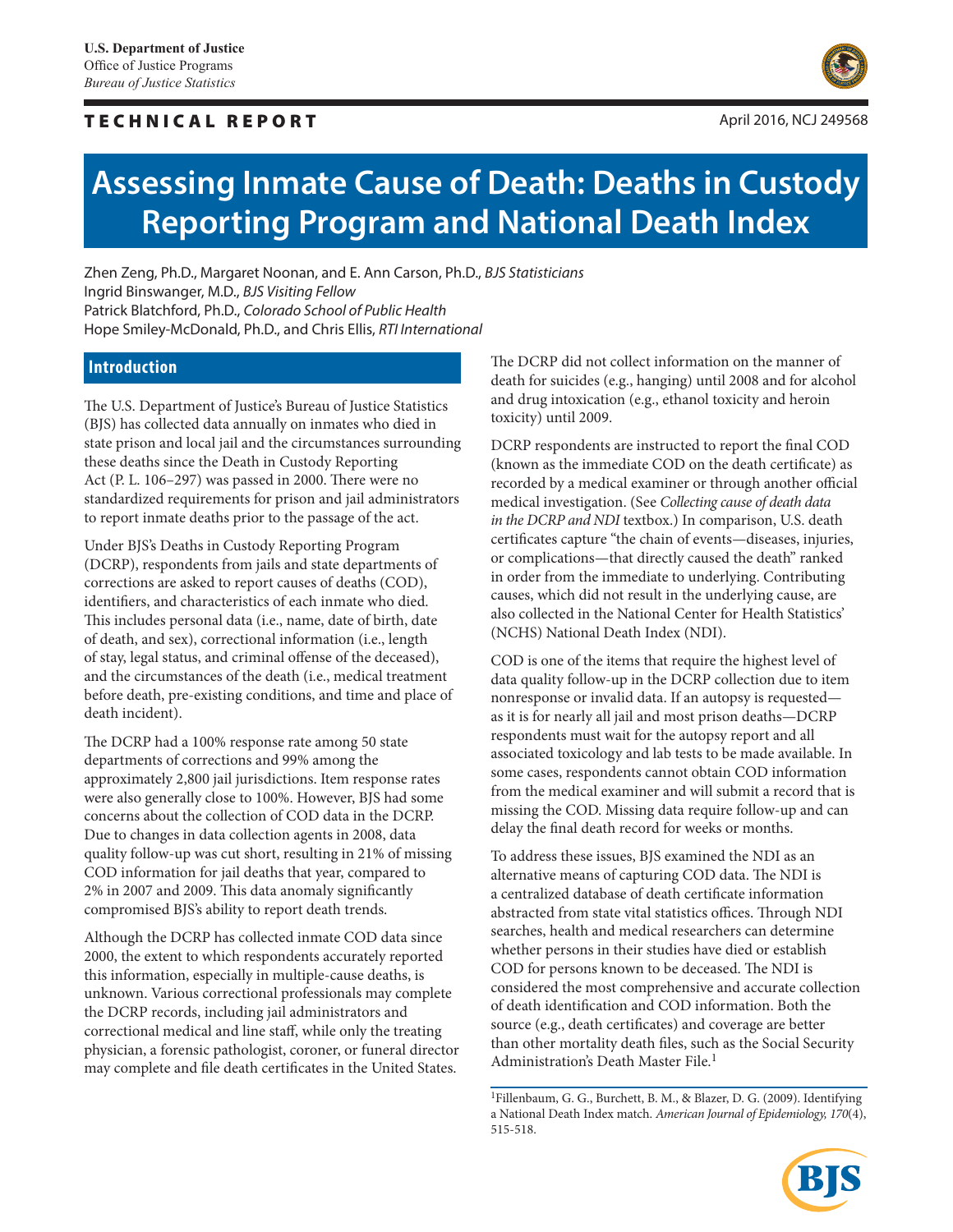BJS had several objectives for this project: obtain the COD codes reported on death certificates, evaluate the quality of the matches, and assess the agreement in COD between the matched DCRP and NDI records.

This report summarizes the results of these analyses and provides recommendations for improving COD data by linking DCRP and NDI data.

# **DCRP and NDI cause of death coding**

Both the DCRP and NDI use codes for COD from the 10th revision of the *International Statistical Classification of Diseases and Related Health Problems* (ICD-10). However, the two collections differ in how they assign ICD-10 codes and identify the most important COD when multiple conditions are present. These differences play an important role in COD mismatch between the DCRP and NDI **(table 1)**.

A nosologist (i.e., a clinical coder trained by the NCHS) processes DCRP data based on the codes listed on DCRP death forms. The nosologist assigns a maximum of five codes to each DCRP death case. The NDI provides up to 20 ICD-10 codes for the various conditions a decedent had, with a maximum of 14 for this dataset. While the NDI assigns ICD-10 codes for all deaths, the DCRP assigns ICD-10 codes only to natural deaths, such as heart disease, cancer, and liver disease. DCRP respondents are instructed to check a box for AIDS-related deaths, but no additional COD information is captured for these deaths. Unnatural deaths, such as drug or alcohol intoxication, homicides, suicides, and accidents, are not assigned ICD codes in the DCRP.

The NDI uses the Automated Classification of Medical Entities (ACME) program to identify the underlying COD, which is the international standard for automated selection of the underlying COD. Studies have shown little discrepancy (up to 7%) between underlying causes assigned by ACME and a professional nosologist, but ACME offers considerable savings both in cost and efficiency.<sup>2</sup>

The inputs to ACME are the multiple ICD codes assigned to each entity (e.g., disease condition, accident, or injury) listed on death certificates, in a particular order as reported. ACME then applies the World Health Organization rules to the ICD codes and selects an underlying COD. Underlying COD is defined as "(a) the disease or injury which initiated the train of events leading directly to death, or (b) the circumstances of the accident or violence which produced the fatal injury."3

The DCRP uses a different system for identifying the underlying COD. Specifically, respondents are instructed to report a final COD as determined by a medical examiner. Cases with a single COD are ranked by frequency separately for male and female decedents. When a death is caused by multiple illnesses, the most common sex-specific COD among those with only one COD is designated the underlying COD. For example, a male decedent with two conditions—liver disease and cancer—is counted as a cancer death because cancer is a more common COD than liver disease among men who die from a single COD.

2Doody, M. M., Hayes, H. M., & Bilgrad, R. (2001). Comparability of National Death Index Plus and standard procedures for determining causes of death in epidemiologic studies. *Annals of Epidemiology, 11*(1), 46-50.

3World Health Organization. (1975). *Manual of the international statistical classification of diseases, injuries, and causes of death: World Health Organization*.

# **TABLE 1 Comparison of DCRP and NDI cause of death data**

|                                      | <b>DCRP</b>                                                 | ndi                                                                    |
|--------------------------------------|-------------------------------------------------------------|------------------------------------------------------------------------|
| Data source                          | DCRP death forms                                            | Death certificates                                                     |
| Data provider                        | Prison and jail administrator or correctional medical staff | Treating physician, forensic pathologist, coroner, or funeral director |
| Availability of ICD-10 codes         | Illness deaths only                                         | All deaths                                                             |
| Maximum number of ICD-10 codes       |                                                             | 14 <sup>a</sup>                                                        |
| Selection of the underlying COD      | Most common cause for single-cause deaths <sup>b</sup>      | Automated Classification of Medical Entities (ACME) program            |
| Categorization of the underlying COD | 11 major categories of death                                | ICD-10 code, 113 categories, and 11 major categories of death          |
| Time lag                             | 9 months from end of calendar year                          | 12 months from end of calendar year                                    |

Note: COD = cause of death.

a The NDI records a maximum of 20 International Classification of Diseases (ICD-10) codes. The matched DCRP 2007–10 death records captured a maximum of 14 codes. <sup>b</sup>Cases with a single COD are ranked by frequency separately for male and female decedents. When a death is caused by multiple illnesses, the most common sex-specific COD among those with only one COD is designated the underlying COD.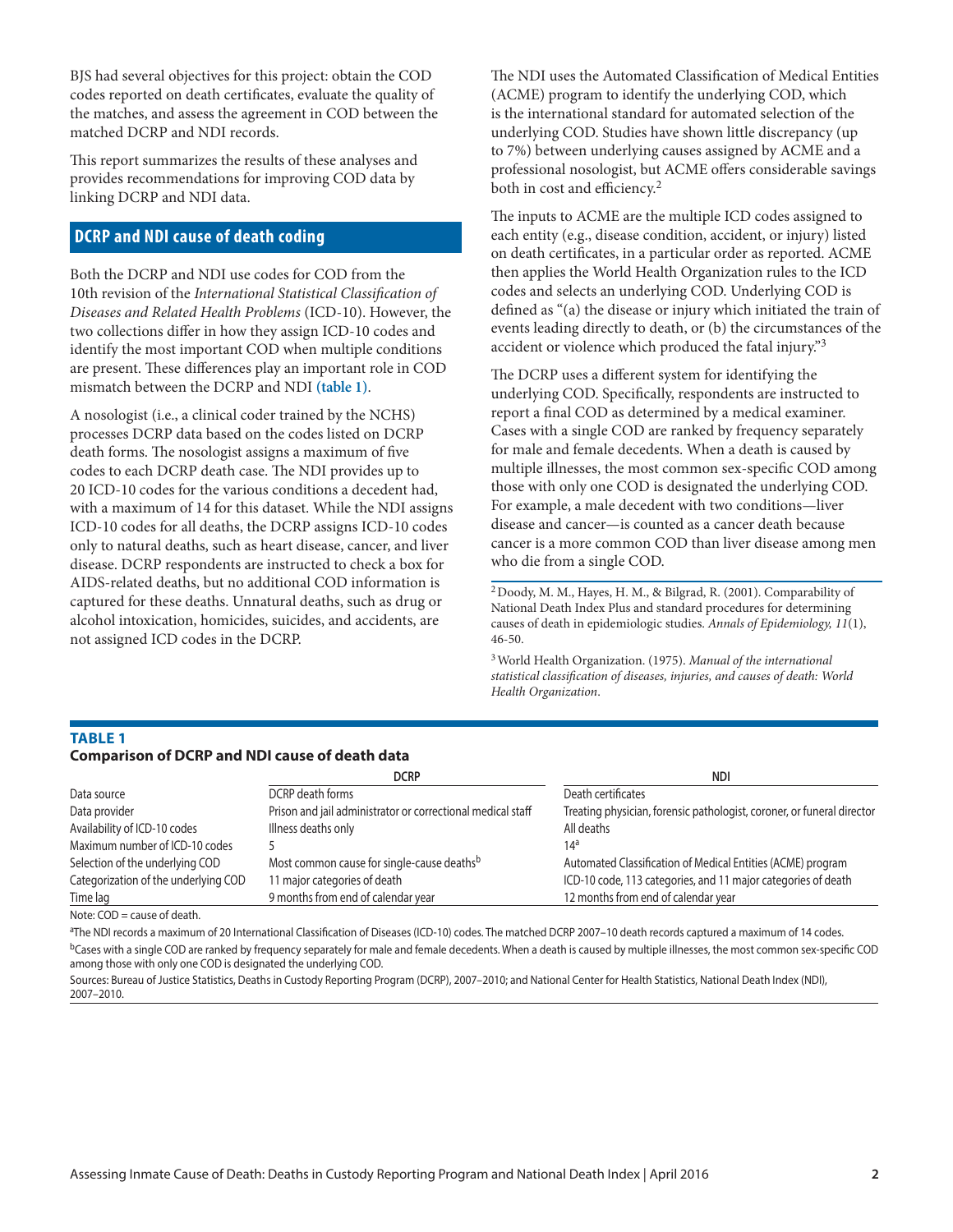In the NDI, the underlying COD variable is assigned an ICD-10 code. This variable is collapsed into broader COD categories: first into a 113-category Level-2 COD variable and then into an 11-category Level-1 COD variable. For instance, ICD-10 codes E10 through E14 (i.e., insulin-dependent diabetes mellitus, non-insulin-dependent diabetes mellitus, malnutrition-related diabetes mellitus, other specified diabetes mellitus, and unspecified diabetes mellitus) are grouped into diabetes mellitus, a Level-2 category. The Level-1 CODs include 11 major categories of death:

- heart disease
- AIDS-related
- cancer
- liver disease
- **respiratory disease**
- other illness
- suicide
- **homicide**
- drug and alcohol intoxication
- accident
- other.

Both Level-1 and Level-2 categories are standard classifications of CODs that are used by epidemiologists to categorize CODs and by the Centers for Disease Control and Prevention (CDC) and the NCHS.

In the DCRP, the underlying COD is a categorical variable with the same 11 groups as the Level-1 underlying COD in the NDI; the DCRP does not offer ICD-10 codes or detailed categories for the underlying COD. Because BJS publishes inmate death rates by major categories of COD annually, this study focuses on the 11-category underlying COD variable when comparing DCRP and NDI data. Comparisons of multiple causes using all available ICD-10 codes were also conducted.

# **Collecting cause of death data in the DCRP and NDI**

## **DCRP form**

## **15. What was the cause of death? \*\*\* Please SPECIFY cause of death—it is critical information \*\*\***

- Illness—Exclude AIDS-related deaths [Specify]
- Acquired Immune Deficiency Syndrome (AIDS)
- Accidental alcohol/drug intoxication [*Describe*]
- Accidental injury to self [*Describe*]
- Accidental injury by other (e.g., vehicular accidents during transport) [*Describe*]
- Suicide (e.g., hanging, knife/cutting instrument, intentional drug overdose) [*Describe*]
- Homicide [*Describe*]
- Other cause(s) [Specify]

## **U.S. standard certificate of death**

## **CAUSE OF DEATH (See instructions and examples)**

32. **PART I.** Enter the chain of events**—**diseases, injuries, or complications**—**that directly caused the death. DO NOT enter terminal events such as cardiac arrest, respiratory arrest, or ventricular fibrillation without showing the etiology. DO NOT ABBREVIATE. Enter only one cause on a line. Add additional lines if necessary.

IMMEDIATE CAUSE (Final disease or condition resulting in death ---------> a.

Sequentially list conditions, if any, leading to the cause listed on line a. Enter the **UNDERLYING CAUSE** (disease or injury that initiated the events resulting in death) **LAST.**

# b. \_\_\_\_\_\_\_\_\_\_\_\_\_\_\_\_\_\_\_\_\_\_\_\_\_\_\_\_\_\_\_\_\_\_\_\_\_\_\_\_\_\_\_\_\_\_\_\_\_\_\_\_\_\_\_\_\_\_\_\_\_\_\_\_\_\_\_\_\_\_\_\_\_\_\_\_\_\_\_\_\_\_\_\_\_\_\_\_\_\_\_\_\_\_\_\_\_\_\_\_\_\_\_\_\_\_\_

#### c. \_\_\_\_\_\_\_\_\_\_\_\_\_\_\_\_\_\_\_\_\_\_\_\_\_\_\_\_\_\_\_\_\_\_\_\_\_\_\_\_\_\_\_\_\_\_\_\_\_\_\_\_\_\_\_\_\_\_\_\_\_\_\_\_\_\_\_\_\_\_\_\_\_\_\_\_\_\_\_\_\_\_\_\_\_\_\_\_\_\_\_\_\_\_\_\_\_\_\_\_\_\_\_\_\_\_\_ d. \_\_\_\_\_\_\_\_\_\_\_\_\_\_\_\_\_\_\_\_\_\_\_\_\_\_\_\_\_\_\_\_\_\_\_\_\_\_\_\_\_\_\_\_\_\_\_\_\_\_\_\_\_\_\_\_\_\_\_\_\_\_\_\_\_\_\_\_\_\_\_\_\_\_\_\_\_\_\_\_\_\_\_\_\_\_\_\_\_\_\_\_\_\_\_\_\_\_\_\_\_\_\_\_\_\_\_

PART II. Enter other significant conditions contributing to death but not resulting in the underlying cause given in PART I.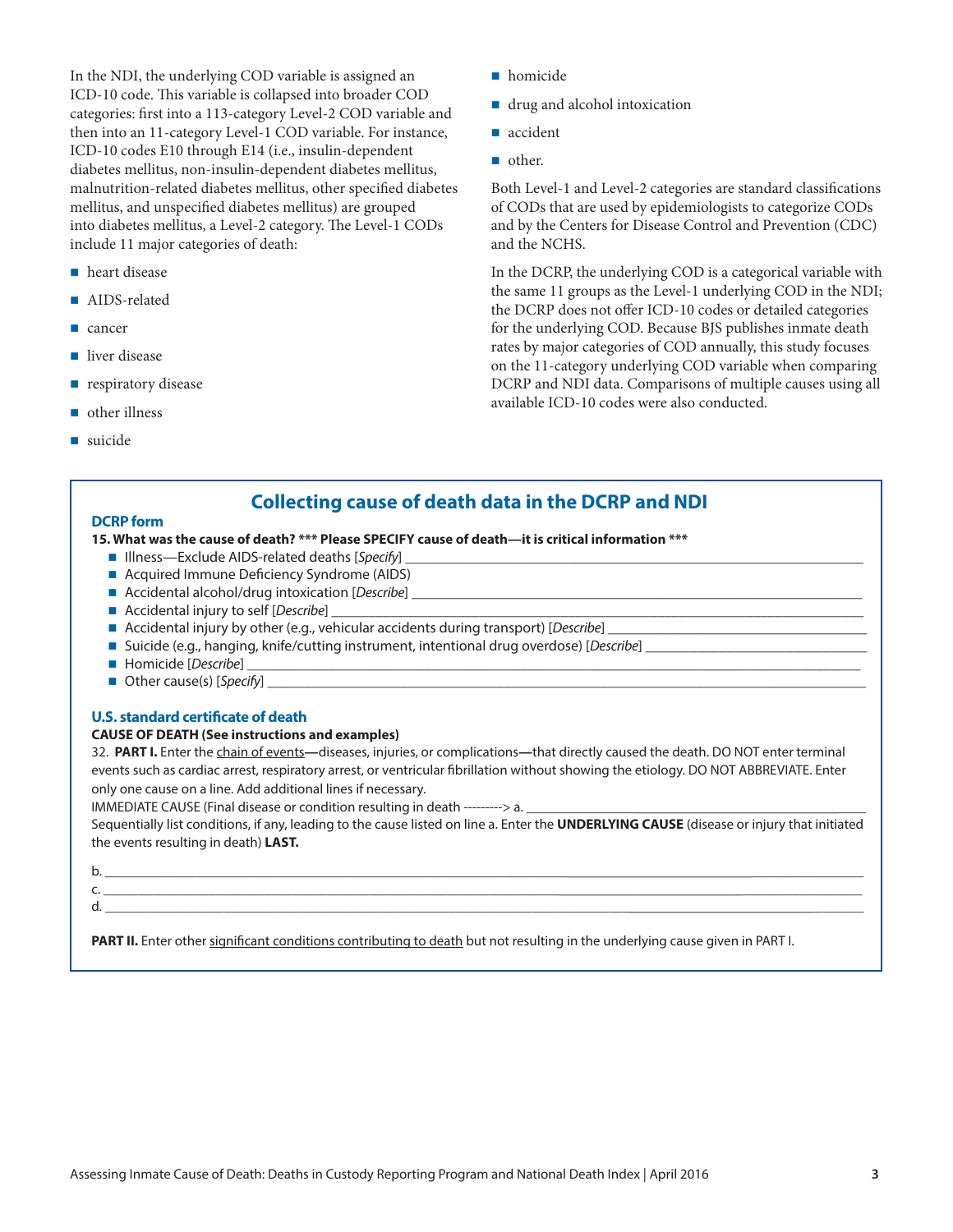# **Matching procedure**

DCRP death records from 2007 through 2010 were sent to the NDI Plus service, which provides COD listings for each potential match. Subjects in the DCRP were considered known decedents by the NDI, meaning that the DCRP had established the fact of death. Known decedent searches result in a higher likelihood of true matches than searches for subjects with an unknown vital status.

The NDI prefers using Social Security numbers (SSNs) as identifiers. Neither SSNs nor maiden names of female inmates are collected by DCRP and could be linked with the NDI. The match between DCRP and NDI records used the following variables: decedents' birth and death dates, first and last names, sex, race or Hispanic origin, and state of residence.

The DCRP 2007–10 file contained 17,420 records. Analysis was limited to those records with complete information on birth and death dates and unique birth date and death date combinations. Some pairs of subjects with the same birth and death dates also matched on last name, sex, race or Hispanic origin, and state of residence, differing only in first name. It is likely that these were duplicate records, and the difference in the first names was due to the inmate's use of an alias. The final study cohort contained 17,358 decedents **(figure 1)**.

The search for 17,358 DCRP subjects in the NDI database resulted in 37,868 possible matches. Each possible match was assigned a probabilistic match score by the NDI system. The probabilistic score is calculated by summing the individual weights applied to each data element (e.g., decedents' sex, race or Hispanic origin, date of birth, state of residence) used in

the NDI match. The weights reflect the degree of agreement between the information on the submission record and the NDI record.4 For subjects with multiple possible matches, the record with the highest probabilistic score was selected. This procedure reduced the total number of matches to 16,265 deaths, or one match per subject.

In addition to the probabilistic match score, NDI provides two variables to assess the quality of potential matches: status code and exact match indicator. Derived from the probabilistic match score, the status code indicates whether an individual is either assumed to be alive (status code=0) or dead (status code=1). In this study, given that all DCRP subjects are known to be dead, a status code of 0 means that the potential match has a relatively low probability of being a true match. The NDI assigns status codes conservatively to avoid incorrectly assuming that a living person is dead. As a result, while most of the potential matches assigned a status code of 1 were true matches, a number of true matches were assigned a status code of 0.

The exact match variable indicates that all match fields on the user record agree exactly with the information in the NDI. Exact match is a more conservative criterion than status code and may misclassify more true matches (i.e., false negatives) due to misspellings or nicknames (e.g., Robert compared to Bob). Given that all subjects were known to be dead, a broad definition of match was employed to avoid the risk of dropping eligible deaths, and all 16,265 cases with NDI matches were included in the analysis.

4National Center for Health Statistics. (2013). *National Death Index user's guide.* Hyattsville, MD: U.S. Department of Health and Human Services, Centers for Disease Control and Prevention.



#### Note:  $DOB =$  date of birth:  $DOD =$  date of death.

**Figure 1**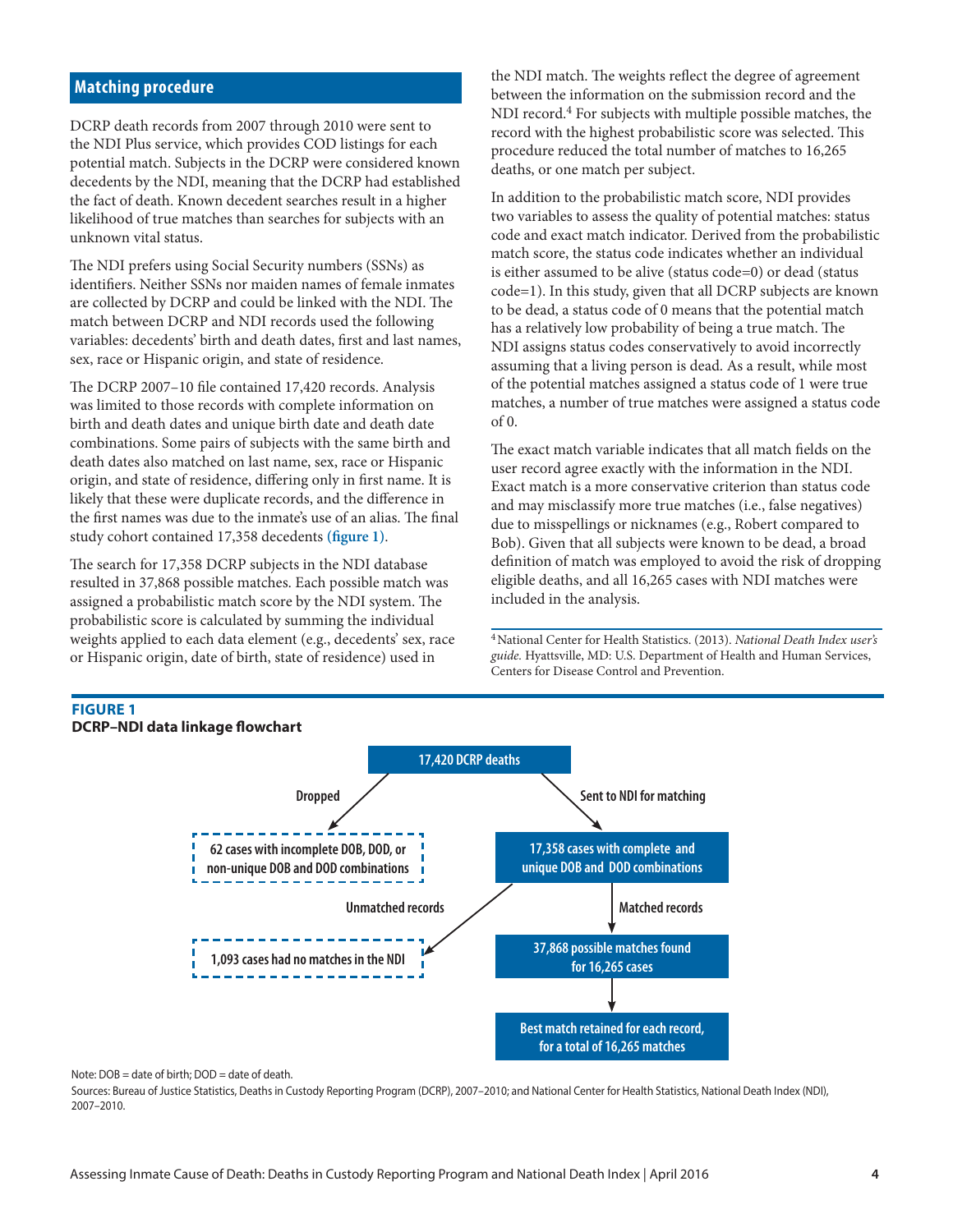# **Quality of matching**

Overall, the NDI had at least one record available for 94% of the DCRP subjects. No matches were found for 1,093 DCRP records **(table 2)**. Eighty-two percent of the records had a status code of 1 and 67% had an exact match.

The overall match rate (94%) was slightly lower than in other samples, such as Vietnam era veterans (97%) and refinery and petrochemical workers (97%).<sup>5</sup> However, in the absence of several important identifiers (e.g., SSN and maiden name for females), this was a decent match rate.

5Boyle, C. A. & Decoufle, P. (1990). National sources of vital status information: Extent of coverage and possible selectivity in reporting. *American Journal of Epidemiology, 131*(1), 160-168; and Acquavella, J. F., Donaleski, D., & Hanis, N. M. (1986). An analysis of mortality follow-up through the National Death Index for a cohort of refinery and petrochemical workers. *American Journal of Indian Medicine, 9*(2), 181-187.

## **TABLE 2**

#### **Matching results between the DCRP and NDI, 2007–2010**

|                                     | N      | <b>NDI</b><br>matched | <b>Status</b><br>$code = 1a$ | Exact<br>match <sup>b</sup> |
|-------------------------------------|--------|-----------------------|------------------------------|-----------------------------|
| <b>Total</b>                        | 17,358 | 93.7%                 | 81.9%                        | 66.6%                       |
| <b>Facility type</b>                |        |                       |                              |                             |
| State prison                        | 13,470 | 94.2%                 | 82.2%                        | 67.8%                       |
| Local jail                          | 3,888  | 91.9                  | 81.0                         | 62.4                        |
| Year                                |        |                       |                              |                             |
| 2007                                | 4,483  | 92.7%                 | 79.5%                        | 69.1%                       |
| 2008                                | 4,397  | 93.2                  | 81.5                         | 64.9                        |
| 2009                                | 4,359  | 94.7                  | 83.2                         | 63.8                        |
| 2010                                | 4,119  | 94.2                  | 83.5                         | 68.5                        |
| Sex                                 |        |                       |                              |                             |
| Male                                | 16,321 | 93.9%                 | 81.9%                        | 66.9%                       |
| Female                              | 1,037  | 90.3                  | 82.2                         | 61.7                        |
| Race/Hispanic origin                |        |                       |                              |                             |
| White <sup>c</sup>                  | 9,089  | 94.3%                 | 83.1%                        | 71.2%                       |
| Black/African American <sup>c</sup> | 5,930  | 93.6                  | 81.3                         | 63.7                        |
| Hispanic/Latino                     | 1,940  | 91.6                  | 78.4                         | 60.6                        |
| Other <sup>c,d</sup>                | 354    | 92.1                  | 81.6                         | 29.1                        |
| Age                                 |        |                       |                              |                             |
| 17 or younger                       | 20     | 90.0%                 | 80.0%                        | 55.0%                       |
| $18 - 24$                           | 625    | 91.8                  | 85.9                         | 64.0                        |
| $25 - 34$                           | 1,599  | 92.5                  | 87.4                         | 65.1                        |
| $35 - 44$                           | 2,803  | 92.9                  | 82.5                         | 66.3                        |
| $45 - 54$                           | 5.179  | 93.6                  | 80.9                         | 66.2                        |
| 55 or older                         | 7.132  | 94.5                  | 80.9                         | 67.5                        |

Note: Detail may not sum to total due to missing cases.

<sup>a</sup>The NDI assigns a status code for each matched record. A code of 1 indicates a high probabilistic match score, and a code of 0 indicates otherwise.

bExact match means that all items provided on the user record agree exactly with the items in the NDI.

cExcludes persons of Hispanic or Latino origin.

dIncludes American Indians or Alaska Natives; Asians, Native Hawaiians, or Other Pacific Islanders; and persons of two or more races.

Sources: Bureau of Justice Statistics, Deaths in Custody Reporting Program (DCRP), 2007–2010; and National Center for Health Statistics, National Death Index (NDI), 2007–2010.

The match rate did not show much variation by facility type, decedent's sex, race or Hispanic origin, age, or death year. Even when differences were statistically significant between groups (e.g., prison compared to jail deaths and male compared to female decedents), they amounted to about 2 to 4 percentage points.

# **Comparing data coverage for cause of death**

About 2% of death records in 2007–10 were missing COD in the DCRP, compared to 6% in the NDI **(table 3)**. COD data may be missing in the NDI for a DCRP record for two reasons: (1) no matched record was found in the NDI, or (2) a matched record was found but the NDI had no COD information for it. In this comparison, all missing COD in the NDI was due to unmatched records. All matched records had COD data in the NDI. Out of the 336 cases with missing COD in the DCRP, COD data was available for 302 cases by linking with the NDI, leaving 34 cases with no COD information (not shown).

The rate of missing data was higher for jail deaths than prison deaths, particularly in the DCRP (6% missing in jail compared to 1% in prison). This was due to a data anomaly in 2008, when 21% of the DCRP jail deaths (n=202) were missing COD information.<sup>6</sup> By linking to the NDI database, COD information was obtained for 185 out of those 202 cases, providing a resolution for 92% of the cases (not shown).

6Excluding 2008, 1% of jail deaths were missing COD.

#### **TABLE 3**

#### **Percent missing cause of death data in the DCRP and NDI, by facility type, 2007–2010**

|              | <b>DCRP</b> | NDI* |
|--------------|-------------|------|
| <b>Total</b> | 1.9%        | 6.3% |
| State prison | 0.7%        | 5.8% |
| 2007         | 1.5         | 6.8  |
| 2008         | 0.0         | 6.4  |
| 2009         | 1.0         | 4.6  |
| 2010         | 0.1         | 5.3  |
| Local jail   | 6.3%        | 8.1% |
| 2007         | 1.8         | 8.8  |
| 2008         | 21.2        | 8.0  |
| 2009         | 2.1         | 7.8  |
| 2010         | 0.4         | 7.6  |

\*Missing cause of death in the NDI is due to unmatched records. All matched records in the NDI have cause of death information.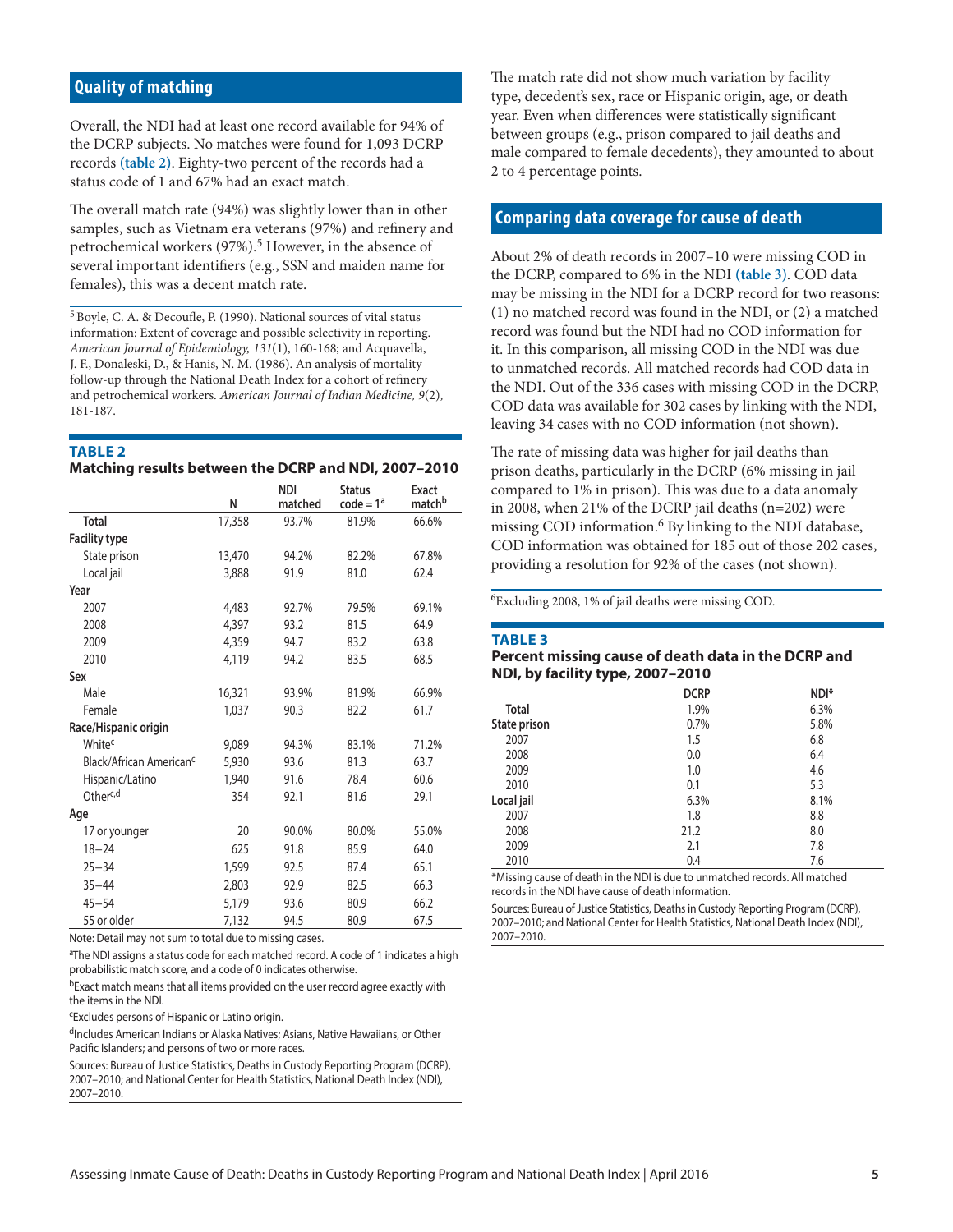The NDI provided more ICD-10 codes than the DCRP. On average, each subject received 1.06 ICD codes in the DCRP (including unmatched cases), while each matched record received an average of 2.69 codes in the NDI **(table 4)**. This large difference occurred in part because the DCRP asks respondents for final cause of death, and the cause of death question on the U.S. standard certificate of death requests multiple causes. In addition, ICD-10 codes were not assigned to unnatural deaths in the DCRP.

Prison deaths were assigned more ICD codes than jail deaths both in the DCRP (1.17 for prison deaths compared to 0.68 for jail deaths) and in the NDI (2.74 for prison deaths compared to 2.54 for jail deaths). Large differences also existed by COD category. The DCRP did not assign ICD codes for unnatural deaths, such as suicides, homicides, intoxications, and accidents. In the NDI, deaths from unnatural causes received more ICD codes than deaths from illness.

# **Comparing underlying cause of death**

In this report, DCRP and NDI data are compared to determine the accuracy and completeness of CODs reported by DCRP respondents. COD data were compared in three ways. The distributions of underlying COD in the two datasets were compared at the aggregate level. Also, the correspondence of underlying COD between the two datasets was examined at the individual level, and the reasons for mismatch were explored. The first two analyses used the major category of death, which classified COD into 11 groups. Finally, the analysis compared the correspondence of multiple causes between the two datasets at the individual level, using all available ICD-10 codes. This analysis helped explain the mismatch of the underlying COD in the two datasets.

# **TABLE 4**

#### **Mean number of ICD codes available in the DCRP and NDI, 2007–2010**

|                            |      | <b>DCRP</b>     |      | <b>NDI</b>      |
|----------------------------|------|-----------------|------|-----------------|
|                            |      | <b>Standard</b> |      | <b>Standard</b> |
|                            | Mean | deviation       | Mean | deviation       |
| <b>Total</b>               | 1.06 | 0.95            | 2.69 | 1.63            |
| <b>Facility type</b>       |      |                 |      |                 |
| State prison               | 1.17 | 0.93            | 2.74 | 1.69            |
| Local jail                 | 0.68 | 0.95            | 2.54 | 1.40            |
| Status code <sup>a</sup>   |      |                 |      |                 |
| $\mathbf{0}$               | 1.08 | 0.97            | 2.83 | 1.65            |
| 1                          | 1.06 | 0.95            | 2.67 | 1.63            |
| Sex                        |      |                 |      |                 |
| Male                       | 1.07 | 0.95            | 2.69 | 1.63            |
| Female                     | 0.97 | 0.99            | 2.78 | 1.70            |
| Year                       |      |                 |      |                 |
| 2007                       | 1.00 | 0.93            | 2.67 | 1.60            |
| 2008                       | 1.01 | 0.93            | 2.68 | 1.61            |
| 2009                       | 1.10 | 0.96            | 2.74 | 1.68            |
| 2010                       | 1.15 | 0.99            | 2.69 | 1.66            |
| Cause of death             |      |                 |      |                 |
| Heart disease              | 1.50 | 0.90            | 2.72 | 1.62            |
| AIDS-related               | 0.49 | 1.14            | 2.18 | 1.58            |
| Cancer                     | 1.35 | 0.78            | 2.34 | 1.60            |
| Liver disease              | 1.57 | 0.93            | 2.76 | 1.64            |
| Respiratory disease        | 1.34 | 0.72            | 2.80 | 1.64            |
| Other illness <sup>b</sup> | 1.07 | 0.84            | 3.00 | 1.81            |
| Suicide                    |      |                 | 2.34 | 0.86            |
| Homicide                   |      |                 | 3.17 | 1.47            |
| Drug/alcohol intoxication  |      |                 | 3.65 | 1.49            |
| Accident                   |      |                 | 3.60 | 1.78            |
| Other/unknown <sup>c</sup> |      |                 | 3.62 | 1.69            |

Note: The mean number of International Classification of Diseases (ICD-10) codes in the DCRP is calculated by the DCRP cause of death category, while the mean number in the NDI is calculated by the NDI cause of death category.

: Not calculated. Unnatural deaths in the DCRP were not assigned ICD-10 codes. <sup>a</sup>The NDI assigns a status code for each matched record. A status code of 1 indicates a high probabilistic match score, and a code of 0 indicates otherwise.

bIncludes illnesses such as cerebrovascular disease, diabetes, and other nonleading natural causes of death.

<sup>c</sup>Includes cases where cause of death was provided but the manner was not known, cases where an autopsy was inconclusive, and cases where the information listed was a symptom rather than a cause or manner of death.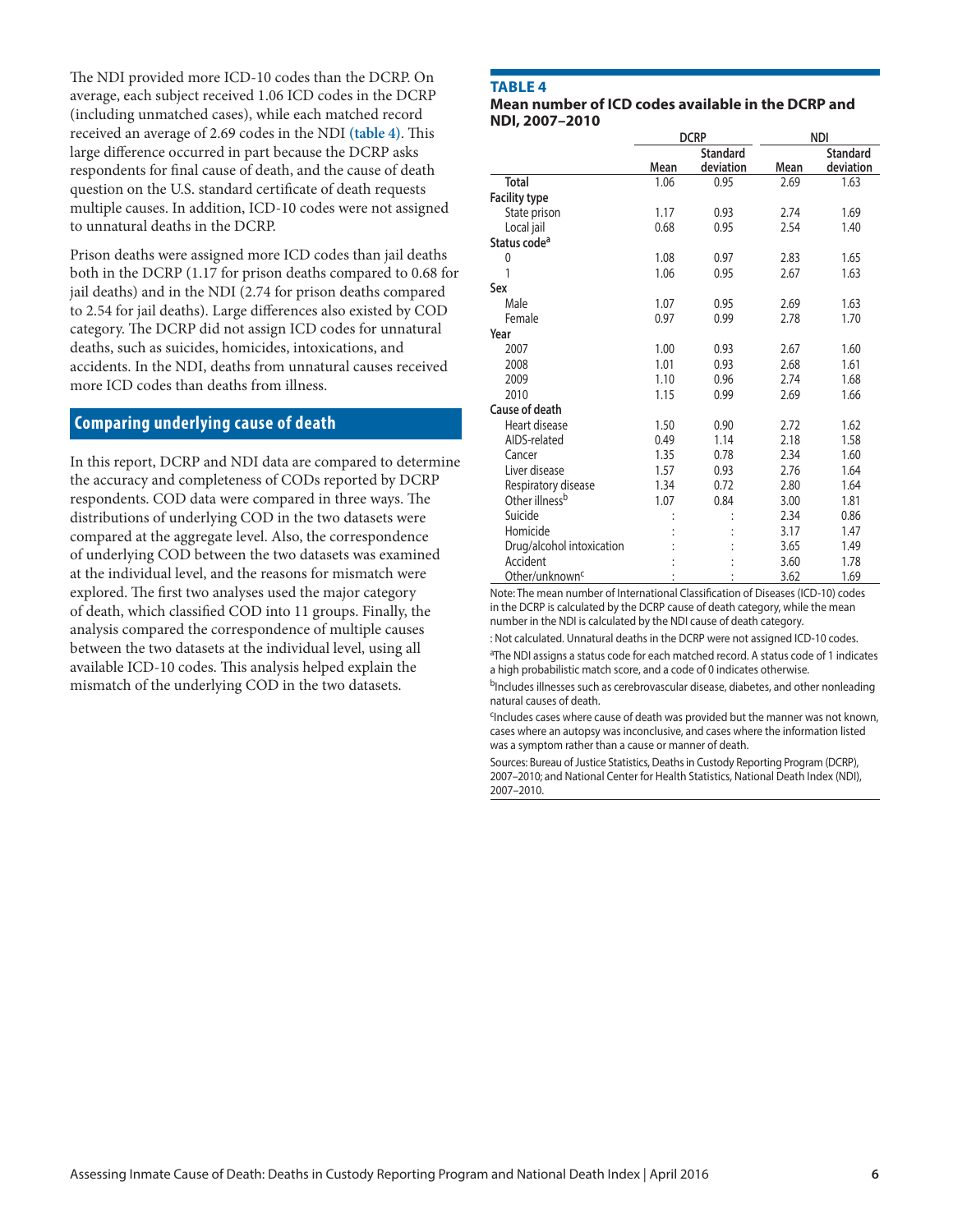The marginal distributions of the underlying COD from the two datasets were similar. The leading CODs in the DCRP were heart disease (25%), cancer (22%), and suicide (11%), while those in the NDI were cancer (23%), heart disease (22%), and suicide (11%) **(table 5)**. Illness, or natural, deaths were far more prevalent among prisoners (89% of prison deaths in the DCRP and the NDI) than among jail inmates (55% of jail deaths in the DCRP and 59% in the NDI). About 30% of jail deaths were due to suicide, compared to 6% of prison deaths.

The leading CODs were the same for male and female inmates (i.e., heart disease, cancer, and suicide) with small differences: Cancer and heart disease accounted for higher percentages of male deaths than female deaths, while suicide accounted for a higher percentage of female deaths than male deaths.<sup>7</sup> These patterns were evident in both the DCRP and the NDI.

To examine how COD data in the NDI correspond to data in the DCRP at the individual level, the DCRP underlying COD was cross-tabulated by the NDI underlying COD for 15,963 respondents with known COD in both datasets. This reveals how frequently the COD categorization of NDI agreed with that of DCRP **(table 6** and **table 7)**.

Two statistics are used to measure the congruence of DCRP and NDI COD data (i.e., intercoder reliability): the agreement rate and the kappa statistic. The agreement rate is the percentage of records classified into the same category by the two datasets. The kappa statistic was first proposed by

7Although suicides accounted for a larger percentage of female inmate deaths, males accounted for the majority (91% in jail and 95% in prison) of suicides in correctional facilities. See *Mortality in Local Jails and State Prisons, 2000–2013 - Statistical Tables* (NCJ 248756, BJS web, August 2015). Cohen.8 It measures intercoder reliability while taking into account agreement that is expected purely by chance—that is, it indicates the level of agreement achieved beyond chance. When the raters (i.e., the DCRP and NDI) are in complete agreement, kappa takes on the value of 1. Landis and Koch suggested characterizing values less than 0 as indicating no agreement, 0 to 0.20 as slight, 0.21 to 0.40 as fair, 0.41 to 0.60 as moderate, 0.61 to 0.80 as substantial, and 0.81 to 1 as almost perfect agreement.9 (See *Methodology* for more detail.)

The overall agreement rate was 70%, meaning that 70% of the deaths were classified into the same major category of death by the DCRP and the NDI. The kappa statistic was 0.64, which indicates a substantial level of agreement following Landis and Koch's guidelines. The percentage of records that received identical classification in both collections varied by COD category, ranging from less than 40% to more than 90%. The categories in the DCRP with the highest agreement rates were suicide (93%), cancer (87%), homicide (86%), and AIDS-related (79%). In the DCRP, deaths due to liver disease (38%) and respiratory disease (48%) had the lowest agreement rates. This low agreement rate was likely due to how DCRP respondents recorded these deaths. For example, a death due to hepatitis (an inflammation of the liver caused by the hepatitis virus) would be recorded accurately as an infectious disease by the NDI, but may have been recorded as a liver-related death by the DCRP. Similarly, respiratory deaths are frequently coupled with other conditions and diseases (such as AIDS, cancer, or heart disease), and it is likely that DCRP respondents listed the causes that they deemed more serious than others.

8Cohen, J. (1960). A coefficient of agreement for nominal scales. *Educational and Psychological Measurement, 20,* 37-46.

<sup>9</sup> Landis, J. R. & Koch, G. G. (1977). The measurement of observer agreement for categorical data. *Biometrics, 33*(1), 159-174.

# **TABLE 5**

| Distributions of cause of death in the DCRP and NDI, by facility type and sex of decedent, 2007–10 |  |
|----------------------------------------------------------------------------------------------------|--|
|----------------------------------------------------------------------------------------------------|--|

|                            |             | All        |             | State prison |             | Local jail | Male        |            |             | Female     |
|----------------------------|-------------|------------|-------------|--------------|-------------|------------|-------------|------------|-------------|------------|
|                            | <b>DCRP</b> | <b>NDI</b> | <b>DCRP</b> | <b>NDI</b>   | <b>DCRP</b> | <b>NDI</b> | <b>DCRP</b> | <b>NDI</b> | <b>DCRP</b> | <b>NDI</b> |
| All causes                 | 100%        | 100%       | 100%        | 100%         | 100%        | 100%       | 100%        | 100%       | 100%        | 100%       |
| <b>Illness</b>             | 81.8%       | 82.8%      | 88.9%       | 89.0%        | 55.2%       | 59.3%      | 82.1%       | 83.0%      | 77.9%       | 79.4%      |
| Heart disease              | 24.5        | 22.3       | 24.9        | 22.0         | 23.3        | 23.4       | 24.8        | 22.5       | 20.3        | 17.6       |
| AIDS-related               | 3.0         | 3.7        | 2.8         | 3.9          | 3.4         | 3.3        | 2.9         | 3.7        | 4.7         | 4.5        |
| Cancer                     | 21.8        | 23.2       | 26.6        | 28.0         | 4.0         | 5.0        | 22.3        | 23.5       | 15.0        | 17.1       |
| Liver disease              | 8.1         | 5.1        | 9.3         | 5.6          | 3.7         | 3.3        | 8.3         | 5.2        | 4.7         | 4.8        |
| Respiratory disease        | 5.9         | 5.1        | 6.5         | 5.6          | 3.6         | 3.5        | 5.8         | 5.1        | 7.4         | 5.4        |
| Other illness <sup>a</sup> | 18.5        | 23.3       | 18.8        | 24.0         | 17.3        | 20.8       | 18.0        | 22.9       | 25.9        | 30.0       |
| <b>Unnatural deaths</b>    | 16.8%       | 16.6%      | 10.1%       | 10.4%        | 41.6%       | 39.6%      | 16.6%       | 16.4%      | 20.2%       | 19.6%      |
| Suicide                    | 11.4        | 10.9       | 6.2         | 5.9          | 31.0        | 29.6       | 11.2        | 10.7       | 14.1        | 13.1       |
| Homicide                   | 1.8         | 1.9        | 1.7         | 1.8          | 2.0         | 1.9        | 1.9         | 2.0        | 0.1         | 0.1        |
| Drug/alcohol intoxication  | 2.5         | 2.3        | 1.4         | 1.4          | 6.5         | 5.5        | 2.4         | 2.1        | 4.7         | 4.4        |
| Accident                   | 1.1         | 1.6        | 0.9         | 1.3          | 2.1         | 2.7        | 1<br>1.1    | 1.6        | 1.3         | 2.0        |
| Other/unknown <sup>b</sup> | 1.4%        | 0.7%       | 1.0%        | 0.6%         | 3.2%        | 1.1%       | 1.4%        | 0.7%       | 2.0%        | 1.0%       |

Note: Includes only records with a known underlying cause of death in both the DCRP and NDI (n=15,963).

<sup>a</sup>Includes illnesses such as cerebrovascular disease, diabetes, and other nonleading natural causes of death.

<sup>b</sup>Includes cases where cause of death was provided but the manner was not known, cases where an autopsy was inconclusive, and cases where the information listed was a symptom rather than a cause or manner of death.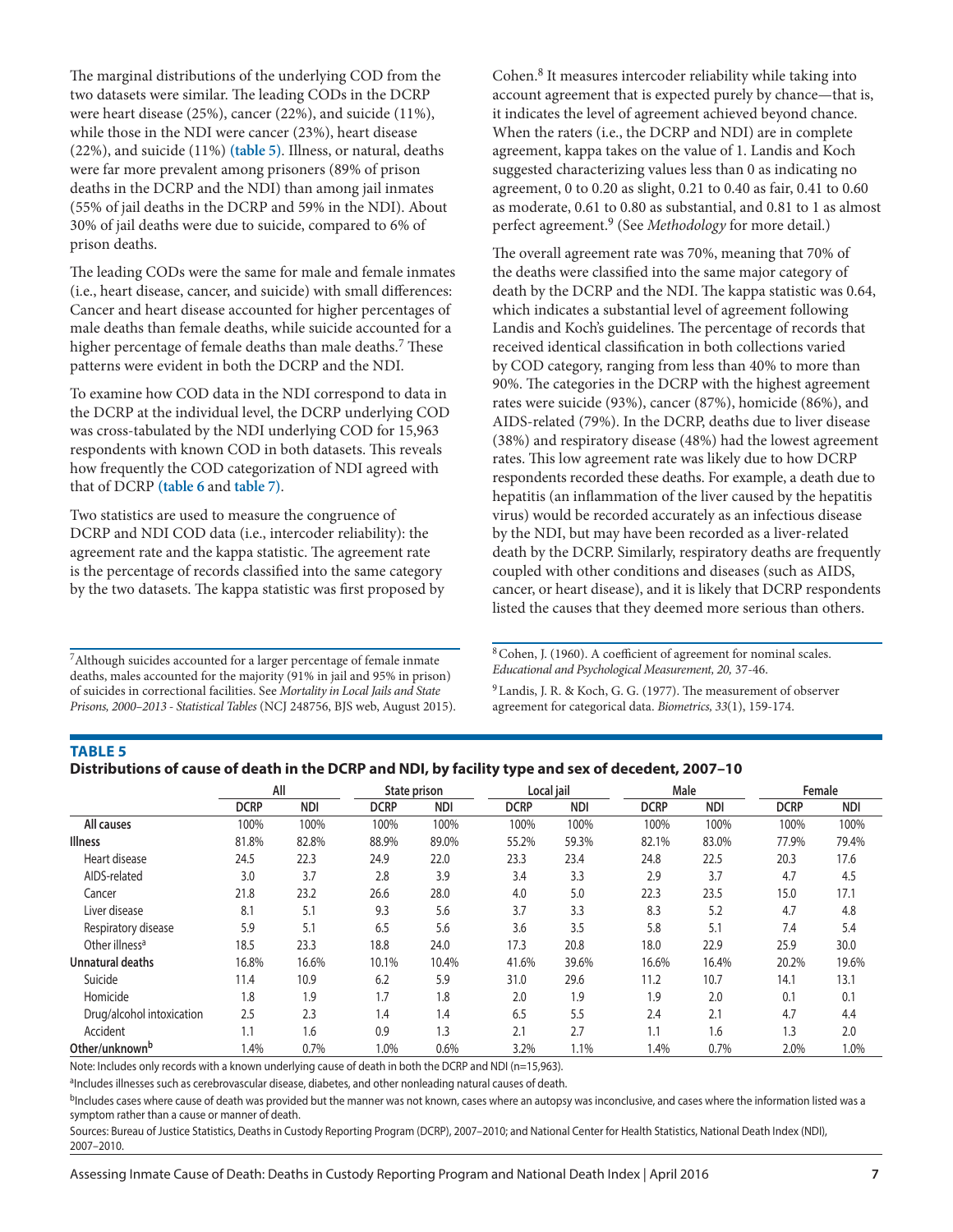# **TABLE 6 Number of NDI causes of death, by DCRP cause of death category, 2007–2010**

| DCRP cause of death        | Total  | Heart<br>disease | AIDS-<br>related | Cancer | Liver<br>disease | Respiratory<br>disease | Other<br>illness <sup>a</sup> | Suicide |     | Drug/alcohol<br>Homicide intoxication | Accident | Other/<br>unknown <sup>b</sup> |
|----------------------------|--------|------------------|------------------|--------|------------------|------------------------|-------------------------------|---------|-----|---------------------------------------|----------|--------------------------------|
| All causes                 | 15,963 | 3,553            | 597              | 3,696  | 820              | 821                    | 3,724                         | 1,732   | 295 | 361                                   | 256      | 108                            |
| Heart disease              | 3,917  | 2,745            | 27               | 146    | 59               | 148                    | 722                           |         | g   | 21                                    | 24       |                                |
| AIDS-related               | 471    | 22               | 371              | 15     | 9                | 8                      | 41                            | 0       |     |                                       | 4        |                                |
| Cancer                     | 3,487  | 101              | 33               | 3,046  | 58               | 42                     | 177                           | 8       |     |                                       | 10       |                                |
| Liver disease              | 1,296  | 38               | 34               | 65     | 497              | 12                     | 630                           |         |     |                                       | ጸ        |                                |
| Respiratory disease        | 943    | 99               | 38               | 83     | 35               | 449                    | 218                           | 0       |     |                                       |          |                                |
| Other illness <sup>a</sup> | 2,946  | 447              | 87               | 290    | 144              | 130                    | 1,739                         | 8       | 21  | 24                                    | 40       | 16                             |
| Suicide                    | 1,816  | 12               |                  |        |                  | 10                     | 46                            | 1,679   | 9   |                                       | 25       |                                |
| Homicide                   | 279    | 9                |                  | h.     |                  |                        | 9                             | 0       | 240 |                                       |          |                                |
| Drug/alcohol intoxication  | 398    | 26               |                  |        |                  |                        | 41                            | 12      |     | 259                                   |          | 44                             |
| Accident                   | 181    | 6                |                  |        |                  |                        | 18                            |         |     | 19                                    | 116      |                                |
| Other/unknown <sup>b</sup> | 229    | 48               |                  | 26     | 13               | 15                     | 83                            | 13      |     |                                       |          |                                |

Note: Includes only records with a known underlying cause of death in both the DCRP and NDI (n=15,963).

aIncludes illnesses such as cerebrovascular disease, diabetes, and other nonleading natural causes of death.

<sup>b</sup>Includes cases where cause of death was provided but the manner was not known, cases where an autopsy was inconclusive, and cases where the information listed was a symptom rather than a cause or manner of death.

Sources: Bureau of Justice Statistics, Deaths in Custody Reporting Program (DCRP), 2007–2010; and National Center for Health Statistics, National Death Index (NDI), 2007–2010.

# **TABLE 7 Percent of NDI causes of death, by DCRP cause of death category, 2007–2010**

|                            |       | Heart   | AIDS-   |        | Liver   | Respiratory | Other                |         |      | Drug/alcohol          |                 | Other/               |
|----------------------------|-------|---------|---------|--------|---------|-------------|----------------------|---------|------|-----------------------|-----------------|----------------------|
| <b>DCRP</b> cause of death | Total | disease | related | Cancer | disease | disease     | illness <sup>a</sup> | Suicide |      | Homicide intoxication | <b>Accident</b> | unknown <sup>b</sup> |
| All causes                 | 100%  | 22.3%   | 3.7%    | 23.2%  | 5.1%    | 5.1%        | 23.3%                | 10.9%   | 1.9% | 2.3%                  | $1.6\%$         | 0.7%                 |
| Heart disease              | 100%  | 70.1    | 0.7     | 3.7    | 1.5     | 3.8         | 18.4                 | 0.2     | 0.2  | 0.5                   | 0.6             | 0.2                  |
| AIDS-related               | 100%  | 4.7     | 78.8    | 3.2    | 1.9     | 1.7         | 8.7                  | 0.0     | 0.0  | 0.2                   | 0.9             | 0.0                  |
| Cancer                     | 100%  | 2.9     | 1.0     | 87.4   | 1.7     | 1.2         | 5.1                  | 0.2     | 0.1  | 0.2                   | 0.3             | 0.1                  |
| Liver disease              | 100%  | 2.9     | 2.6     | 5.0    | 38.4    | 0.9         | 48.6                 | 0.2     | 0.0  | 0.5                   | 0.6             | 0.3                  |
| Respiratory disease        | 100%  | 10.5    | 4.0     | 8.8    | 3.7     | 47.6        | 23.1                 | 0.0     | 0.3  | 0.2                   | 1.2             | 0.5                  |
| Other illness              | 100%  | 15.2    | 3.0     | 9.8    | 4.9     | 4.4         | 59.0                 | 0.3     | 0.7  | 0.8                   | 1.4             | 0.5                  |
| Suicide                    | 100%  | 0.7     | 0.2     | 0.6    | 0.1     | 0.6         | 2.5                  | 92.5    | 0.5  | 0.6                   | 1.4             | 0.4                  |
| Homicide                   | 100%  | 3.2     | 0.0     | 2.2    | 0.0     | 0.7         | 3.2                  | 0.0     | 86.0 | 0.0                   | 1.8             | 2.9                  |
| Drug/alcohol intoxication  | 100%  | 6.5     | 0.0     | 0.8    | 0.5     | 1.0         | 10.3                 | 3.0     | 0.8  | 65.1                  | 1.0             | 11.1                 |
| Accident                   | 100%  | 3.3     | 0.0     | 2.8    | 0.6     | 0.6         | 9.9                  | 1.7     | 2.8  | 10.5                  | 64.7            | 3.9                  |
| Other/unknown <sup>b</sup> | 100%  | 21.0    | 1.8     | 11.4   | 5.7     | 6.6         | 36.2                 | 5.7     | 0.4  | 5.2                   | 3.9             | 2.2                  |

Note: Includes only records with a known underlying cause of death in both the DCRP and NDI (n=15,963).

aIncludes illnesses such as cerebrovascular disease, diabetes, and other nonleading natural causes of death.

<sup>b</sup>Includes cases where cause of death was provided but the manner was not known, cases where an autopsy was inconclusive, and cases where the information listed was a symptom rather than a cause or manner of death.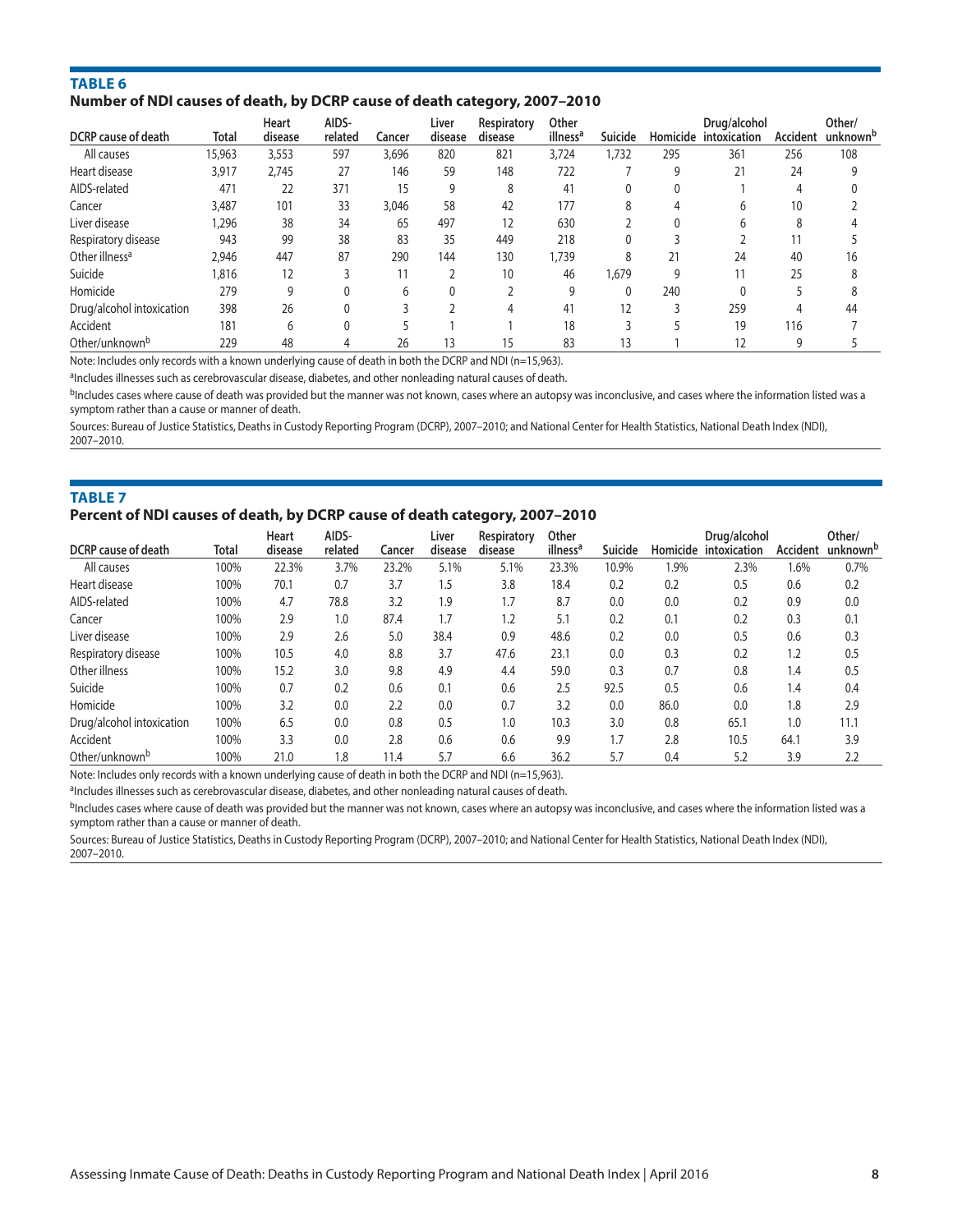The NDI attributed 18% of the 3,917 DCRP deaths due to heart disease (n=722) to some undefined illness categories, 4% to respiratory disease (n=148), and 4% to cancer (n=146). In total, the NDI attributed 3,553 deaths to heart disease, 9% less than the DCRP. The NDI also attributed 14% of DCRP homicides to other causes. Specifically, 9% were classified as natural deaths in the NDI—heart disease (3%), cancer (2%), respiratory or other illness (4%)—and the remainder were classified as accidental or other.

Close to half (49%) of deaths due to liver disease in the DCRP were attributed to other illness in the NDI. This included liver-related deaths caused by the hepatitis virus because of its infectious nature. The NDI also attributed 11% of DCRP deaths from respiratory disease to heart disease, 9% to cancer, and 23% to other illness.

When the NDI classified a record differently from the DCRP, it tended to place it in the same broad category of COD as in the DCRP (either illness or unnatural death). In total, 68% of the illness deaths in the DCRP were classified into the same major category of death in the NDI **(table 8)**. Thirty percent of the illness deaths were attributed to a different illness category, while only 2% were reported as unnatural deaths. Eighty-six percent of the unnatural deaths in the DCRP received the same classification in the NDI, 8% were attributed to illness deaths, and 4% to other causes.

# **Assessing the sources of disagreement between the DCRP and NDI**

Differences in the COD classification between the DCRP and NDI are due to several factors. Mismatched records are the first factor to consider. Two records may not be true matches even if they have the same identifiers, such as last name and birth and death dates. It is not possible to accurately distinguish true matches from false matches, but the NDI status code can be used as a proxy. As previously discussed, the NDI matching process assigned a status code of 1—indicating a high probabilistic score—to 82% of the matches, and a code of 0—indicating a low probabilistic score—to 18% of matches. The congruence in underlying COD between the DCRP and NDI should be higher for matches with a status code of 1 than for those with a status code of 0.

The second factor is data source. The information on the death certificate may be different from that on the medical examiner's report, or the text may be the same, but the case was assigned different ICD-10 codes by NDI and DCRP nosologists. This explanation was examined by directly comparing the sets of ICD codes from the DCRP and NDI for matched records.

The two datasets use different methods to identify the underlying COD when decedents have multiple health conditions. Specifically, the NDI uses ACME to identify the underlying COD from the list of ICD-coded conditions. When using ACME, shuffling the order in which the codes are listed can change the underlying COD. The DCRP instructs respondents to report a final COD as determined by a medical examiner. For multiple-cause deaths in the DCRP, the most common cause is designated as the underlying COD. Due to such procedural differences, even records with an identical set of ICD-10 codes may be assigned to different underlying COD categories in the two datasets. To understand how much this factor affects the congruence of the underlying COD between the DCRP and NDI, agreement rates were calculated separately for records with an identical set of ICD codes in the two datasets and those with different ICD codes. Agreement rates were also calculated by the number of ICD codes. The agreement rates should be higher for records with an identical set of ICD codes and for those with fewer ICD codes.

## **TABLE 8**

#### **Percent of cases in the DCRP and NDI that match on cause of death, 2007–10**

|                           | Same                |                | Different category from DCRP |                                |
|---------------------------|---------------------|----------------|------------------------------|--------------------------------|
| DCRP cause of death       | category<br>as DCRP | <b>Illness</b> | Unnatural                    | Other/<br>unknown <sup>a</sup> |
| All causes                | 69.8%               | 27.3%          | 2.2%                         | 0.7%                           |
| <b>Illness</b> b          | 67.7%               | 30.3%          | 1.7%                         | 0.3%                           |
| Heart disease             | 70.1                | 28.1           | 1.6                          | 0.2                            |
| AIDS-related              | 78.8                | 20.2           | 1.1                          | 0.0                            |
| Cancer                    | 87.4                | 11.8           | 0.8                          | 0.1                            |
| Liver disease             | 38.3                | 60.1           | 1.2                          | 0.3                            |
| Respiratory disease       | 47.6                | 50.2           | 1.7                          | 0.5                            |
| Other illness             | 59.0                | 37.3           | 3.2                          | 0.5                            |
| Unnatural                 | 85.8%               | 8.1%           | 3.6%                         | 2.5%                           |
| Suicide                   | 92.5                | 4.6            | 2.5                          | 0.4                            |
| Homicide                  | 86.0                | 9.3            | 1.8                          | 2.9                            |
| Drug/alcohol intoxication | 65.1                | 19.1           | 4.8                          | 11.1                           |
| Accident                  | 64.1                | 17.1           | 14.9                         | 3.9                            |

aIncludes cases where cause of death was provided but the manner was not known, cases where an autopsy was inconclusive, and cases where the information listed was a symptom rather than a cause or manner of death.

bIncludes illnesses such as cerebrovascular disease, diabetes, and other nonleading natural causes of death.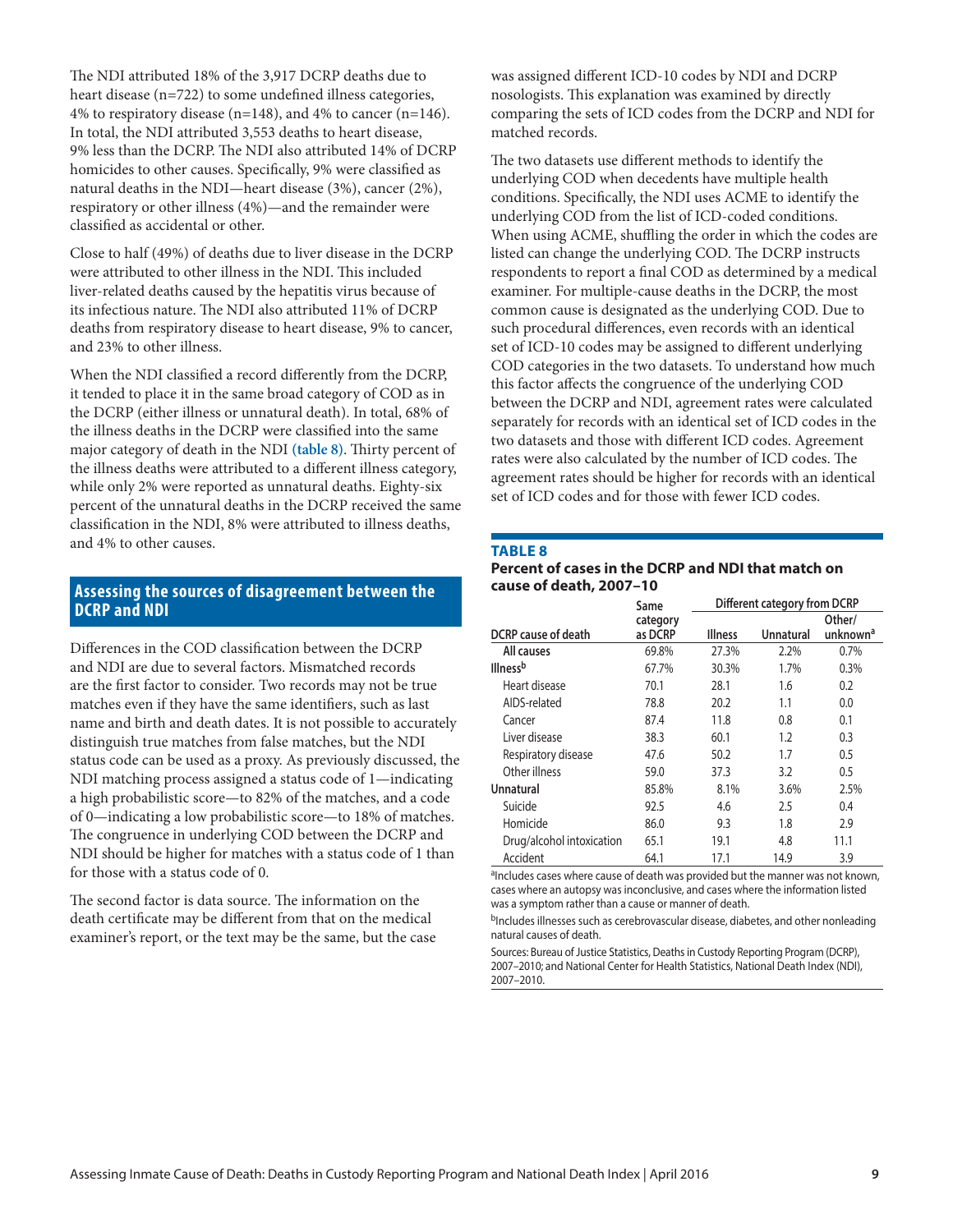The congruence of the underlying COD between the DCRP and the NDI was compared by status code and other factors **(table 9)**. The kappa statistic of 0.46 and the overall agreement rate of 56% for records with a status code of 0 (i.e., matches with lower probabilistic match scores) were significantly lower than the kappa statistic of 0.66 and 72% for the corresponding statistics for those with a status code of 1 (i.e., those with higher probabilistic match scores). Except for accidental and other or unknown COD, deaths in each COD category by DCRP had a higher agreement rate for matches with a status code of 1 than for matches with a status code of 0. For example, 83% of the AIDS-related deaths in the DCRP with a status code of 1 were also classified as AIDS-related deaths in the NDI, compared to 57% of those with a status code of 0.

The agreement rates were also compared by the number of conditions (i.e., single-cause compared to multiple-cause deaths), facility type, sex, and death year. In this context, single-cause deaths were those that had only one ICD-10 code in both datasets, and multiple-cause deaths had more than one ICD-10 code in either the NDI or DCRP. Because no ambiguity was involved in identifying the underlying COD for single-cause deaths, single-cause deaths had higher intercoder reliability, with a kappa statistic of 0.77 and an overall agreement rate of 83%, compared to a kappa statistic of 0.52 and an overall agreement rate of 63% for multiple-cause illness deaths. The difference in agreement rates was also substantial within each illness category. For example, 73% of deaths attributed only to respiratory disease in the DCRP were

also categorized as respiratory disease in the NDI, compared to 42% of the deaths attributed to respiratory disease in the DCRP that also had other causes. Because the DCRP did not assign ICD-10 codes to unnatural deaths, this analysis was restricted to DCRP illness deaths only.

Jail deaths had better agreement than prison deaths, with a kappa statistic of 0.68 (compared to 0.61 for prison deaths) and an overall agreement rate of 74% (compared to 69%). This was likely because nearly all jail deaths in the study group were sent for autopsy (95%), while about two-thirds (65%) of prisoner deaths were autopsied.

DCRP–NDI agreement improved over time. Within 4 years, the kappa statistic increased from 0.60 in 2007 to 0.68 in 2010 and the overall agreement rate increased from 67% in 2007 to 74% in 2010.

To further explore how DCRP–NDI agreement varies by decedent demographics and circumstances of death, a logistic regression was run with the 15,293 death records with COD information in both datasets. The dependent variable is binary, with 1 indicating that the record received the same COD classification in the DCRP and the NDI, and 0 indicating otherwise. The independent variables include facility type, sex, race or Hispanic origin, age group of the deceased, year of death, DCRP COD category, match quality (or NDI's status code), and the number of conditions (i.e., single compared to multiple).

## **TABLE 9**

| DCRP-NDI cause of death (COD) agreement, by status code, COD count, and facility type, 2007-10 |
|------------------------------------------------------------------------------------------------|
|------------------------------------------------------------------------------------------------|

|                            |       | Status code <sup>a</sup> |       |        | Number of CODs | <b>Facility type</b> |            |       | Year  |       |       |
|----------------------------|-------|--------------------------|-------|--------|----------------|----------------------|------------|-------|-------|-------|-------|
|                            | All   | 0                        |       | Single | Multiple       | State prison         | Local jail | 2007  | 2008  | 2009  | 2010  |
| Kappab                     | 0.64  | 0.46                     | 0.66  | 0.77   | 0.52           | 0.61                 | 0.68       | 0.60  | 0.61  | 0.66  | 0.68  |
| Agreement rate             |       |                          |       |        |                |                      |            |       |       |       |       |
| All causes                 | 69.8% | 56.0%                    | 71.8% |        |                | 68.7%                | 74.1%      | 66.8% | 67.6% | 71.6% | 73.5% |
| <b>Illness</b>             | 67.7% | 56.2%                    | 69.5% | 83.0%  | 62.6%          | 67.6%                | 68.5%      | 64.5% | 66.6% | 69.5% | 70.6% |
| Heart disease              | 70.1  | 60.7                     | 71.4  | 84.7   | 66.7           | 68.9                 | 74.9       | 68.9  | 70.2  | 70.6  | 70.6  |
| AIDS-related               | 78.8  | 57.1                     | 82.5  | 92.5   | 65.8           | 79.5                 | 76.5       | 78.2  | 76.9  | 79.3  | 81.3  |
| Cancer                     | 87.4  | 72.0                     | 89.8  | 94.3   | 83.3           | 87.6                 | 81.2       | 85.5  | 88.3  | 86.9  | 88.5  |
| Liver disease              | 38.3  | 23.8                     | 40.5  | 63.2   | 33.2           | 37.3                 | 48.0       | 36.4  | 35.5  | 40.8  | 40.9  |
| Respiratory disease        | 47.6  | 36.5                     | 49.0  | 72.5   | 42.3           | 46.2                 | 57.5       | 45.3  | 48.3  | 49.8  | 47.2  |
| Other illness <sup>c</sup> | 59.0  | 50.1                     | 60.4  | 65.3   | 57.2           | 58.3                 | 62.1       | 54.7  | 56.0  | 62.1  | 65.1  |
| Unnatural                  | 85.8% | 61.2%                    | 88.4% |        |                | 84.6%                | 86.9%      | 85.8% | 84.8% | 84.8% | 87.4% |
| Suicide                    | 92.5  | 64.7                     | 95.3  |        |                | 91.0                 | 93.6       | 92.5  | 92.3  | 92.6  | 92.4  |
| Homicide                   | 86.0  | 55.6                     | 90.5  |        |                | 88.7                 | 77.6       | 87.1  | 86.0  | 83.6  | 87.2  |
| Drug/alcohol intoxication  | 65.1  | 46.9                     | 66.7  |        |                | 64.8                 | 65.3       | 65.1  | 61.5  | 65.4  | 68.5  |
| Accident                   | 64.1  | 65.0                     | 64.0  |        |                | 64.5                 | 63.4       | 59.5  | 66.7  | 56.6  | 73.1  |
| Other/unknown <sup>d</sup> | 2.2   | 0.0                      | 2.5   |        |                | 1.6                  | 2.8        | 2.5   | 1.0   | 0.0   | 13.3  |

Note: Includes only records with a known cause of death in both the DCRP and NDI (n=15,963).

: Not calculated. Unnatural deaths in the DCRP were not assigned International Classification of Diseases (ICD-10) codes.

aThe NDI assigns a status code for each matched record. A status code of 1 indicates a high probabilistic match score, and a code of 0 indicates otherwise.

<sup>b</sup>Kappa is a measure of interrater agreement for qualitative items. It is a more robust measure than percent for agreement, as it takes into account the agreement occurring by chance.

<sup>c</sup>Includes illnesses such as cerebrovascular disease, diabetes, and other nonleading natural causes of death.

dIncludes cases where cause of death was provided but the manner was not known, cases where an autopsy was inconclusive, and cases where the information listed was a symptom rather than a cause or manner of death.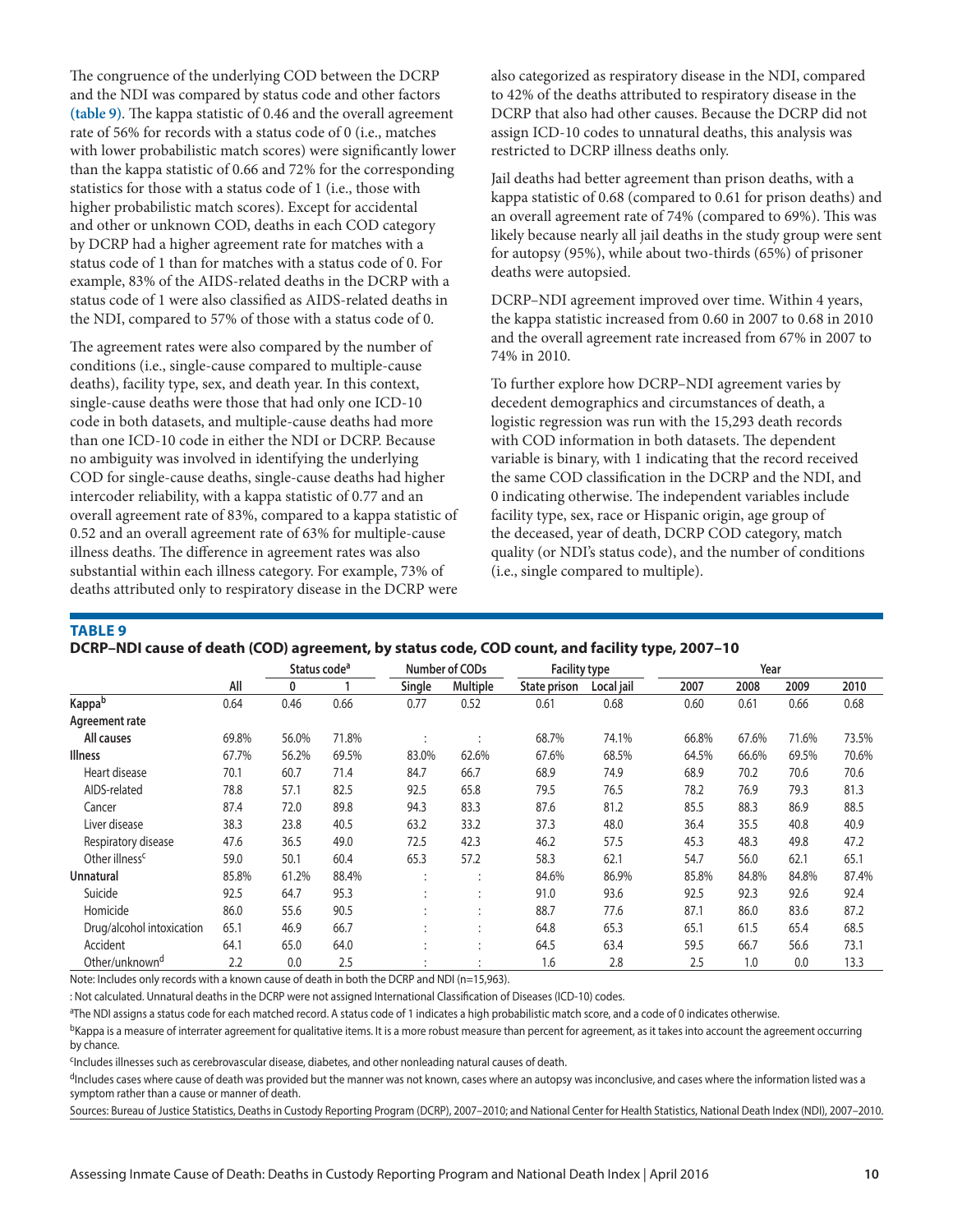The regression results confirm the relationships observed in the previous analysis **(table 10)**. Records with a status code of 1 were more likely to receive the same categorization for underlying COD in both datasets than those with a status code of 0, with an odds ratio of 2.2. This effect was statistically significant. Likewise, single-cause deaths were more likely to be consistently classified than multiple-cause deaths, with an odds ratio of 2.05.

Intercoder reliability also varied across COD categories. Deaths due to suicide, homicide, cancer, and AIDS-related problems had higher agreement rates than deaths by heart disease, while liver disease, respiratory disease, and drug and alcohol intoxication had lower agreement rates. Furthermore, deaths that occurred in jail had higher agreement rates than

deaths that occurred in prison, with an odds ratio of 1.21. The sex of the decedent made no difference on agreement rate. Deaths of black decedents had lower agreement rates than those of white decedents, with an odds ratio of 0.91. There were no statistical differences among Hispanics, whites, and persons of other races. Lastly, the agreement rates in 2009 and 2010 were significantly higher than in 2007.

To further understand the source of mismatch between the underlying COD, detailed ICD-10 codes from the DCRP and the NDI were analyzed for matched records. This analysis was limited to 12,131 records with ICD codes from both records. Thirty percent of the cases were excluded either because they were classified as unnatural deaths, and therefore not assigned ICD-10 codes in the DCRP, or because no matches were found

#### **TABLE 10**

# **Logistic regression of DCRP–NDI cause of death agreement, 2007–2010**

| Dependent variable: Cause of death in agreement <sup>a</sup> | Odds ratio | Coefficient | <b>Standard error</b> |
|--------------------------------------------------------------|------------|-------------|-----------------------|
| Status code = $1b$                                           | $2.20*$    | $0.12*$     | 0.120                 |
| Single-cause death (ref = multiple-cause death)              | $2.05*$    | $0.11*$     | 0.106                 |
| DCRP cause of death category (ref = heart disease)           |            |             |                       |
| AIDS-related                                                 | $1.39*$    | $0.17*$     | 0.170                 |
| Cancer                                                       | $2.82*$    | $0.18*$     | 0.179                 |
| Liver disease                                                | $0.26*$    | $0.02*$     | 0.018                 |
| Respiratory disease                                          | $0.38*$    | $0.03*$     | 0.028                 |
| Other illness <sup>c</sup>                                   | $0.61*$    | $0.03*$     | 0.032                 |
| Suicide                                                      | $5.29*$    | $0.52*$     | 0.521                 |
| Homicide                                                     | $2.94*$    | $0.52*$     | 0.522                 |
| Drug/alcohol intoxication                                    | $0.76*$    | $0.09*$     | 0.087                 |
| Accident                                                     | 0.80       | 0.13        | 0.130                 |
| Other/unknown <sup>d</sup>                                   | $0.01*$    | $0.00*$     | 0.004                 |
| Local jail (ref = prison)                                    | $1.21*$    | $0.06*$     | 0.063                 |
| Female (ref = male)                                          | 0.98       | 0.08        | 0.081                 |
| Race/Hispanic origin (ref = white)                           |            |             |                       |
| Black/African American <sup>e</sup>                          | $0.91*$    | $0.04*$     | 0.039                 |
| Hispanic/Latino                                              | 0.90       | 0.06        | 0.056                 |
| Otherf                                                       | 0.83       | 0.12        | 0.117                 |
| Death year (ref = 2007)                                      |            |             |                       |
| 2008                                                         | 1.07       | 0.06        | 0.057                 |
| 2009                                                         | $1.16*$    | $0.06*$     | 0.062                 |
| 2010                                                         | $1.23*$    | $0.07*$     | 0.067                 |
| Constant                                                     | 0.96       | 0.07        | 0.068                 |
| <b>Observations</b>                                          | 15,923     |             |                       |

Note: The reference group is the baseline used in comparisons. For example, an effect of 2.05 for single-cause deaths means that the odds of having a cause of death in agreement between the DCRP and the NDI were twice as high for single-cause deaths than for the reference group multiple-cause deaths. \*Indicates statistical significance at 0.05 level.

a The dependent variable is an indicator that equals 1 when DCRP and NDI major categories of death are in agreement and 0 when they are not.

bThe NDI assigns a status code for each matched record. A status code of 1 indicates a high probabilistic match score, and a code of 0 indicates otherwise.

<sup>c</sup>Includes illnesses such as cerebrovascular disease, diabetes, and other nonleading natural causes of death.

dIncludes cases where cause of death was provided but the manner was not known, cases where an autopsy was inconclusive, and cases where the information listed was a symptom rather than a cause or manner of death.

eExcludes persons of Hispanic or Latino origin.

f Includes American Indian or Alaska Native; Asian, Native Hawaiian, or Other Pacific Islander; and persons of two or more races.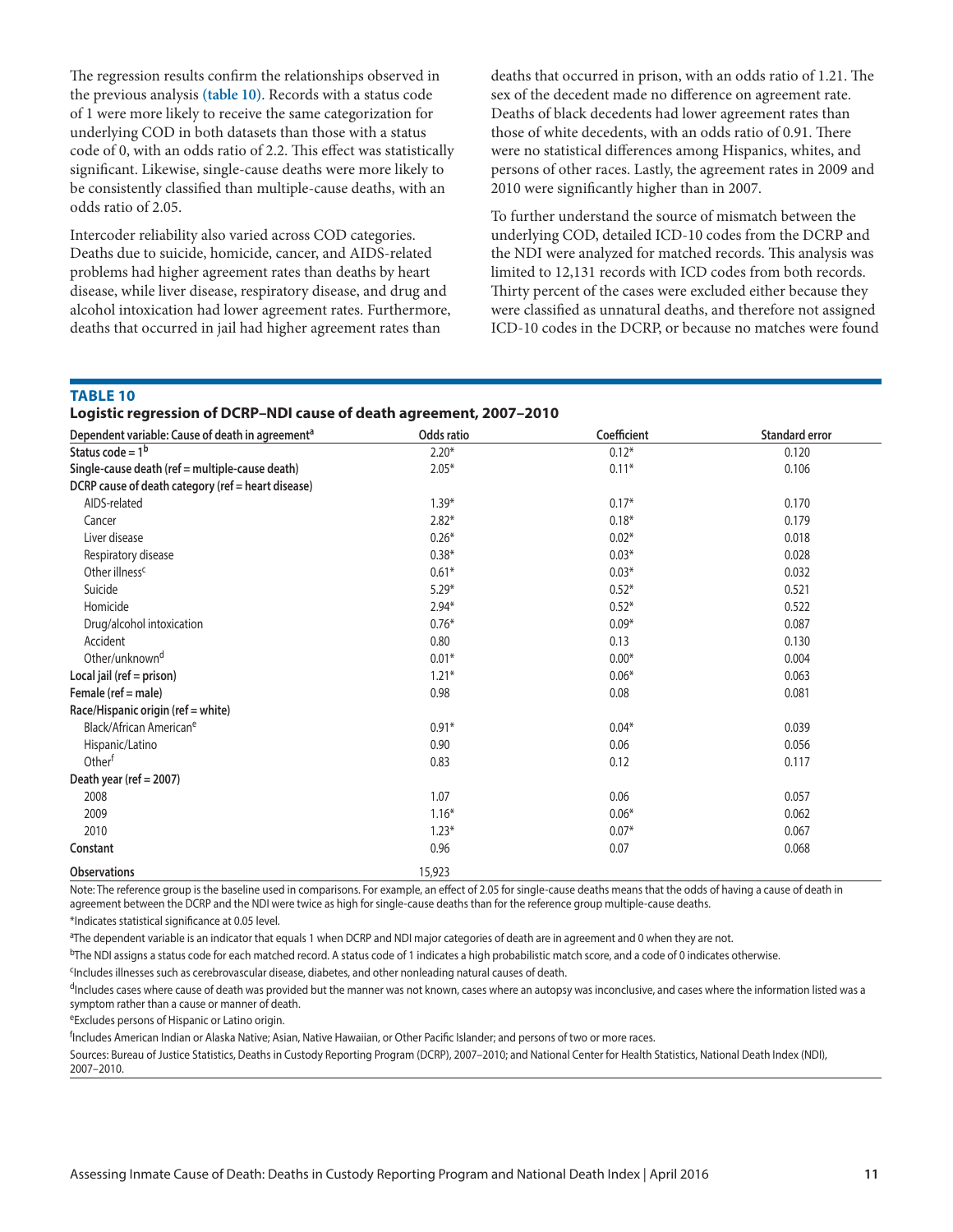in the NDI. The 12,131 records were classified into 5 groups based on the relationship of their ICD codes reported in the DCRP and NDI **(table 11)**.

Twenty percent of the cases (2,402) received the same set of ICD codes in the DCRP and NDI. In 3,371 cases (28%), the DCRP ICD codes were a subset of the NDI codes. That is, all DCRP codes were also reported on the matching NDI record, but the latter also had one or more codes not reported in the DCRP. The NDI codes were a subset of the DCRP codes in 342 cases (3%). Because the DCRP provides up to 5 ICD codes for each illness death, while the NDI provides up to 14 codes for each death in this dataset, it is more likely that the COD codes assigned by the DCRP were a subset of those assigned by the NDI than the reverse. In 1,129 cases (9%), the ICD-10 codes from the two datasets were different with some overlap. In 4,887 cases (40%), the ICD-10 codes from the two datasets were different with no overlap. The proportions of the last two groups indicate substantial mismatch in the all-cause ICD codes between the two datasets.

Ninety-four percent of records with the same set of ICD-10 codes in the DCRP and the NDI were assigned to the same major category of death by the two datasets in the categorization of the underlying COD **(table 12)**. The agreement rate was 78% for records with DCRP codes being a subset of NDI codes, and 72% for records with NDI codes being a subset of DCRP codes. The agreement rate was lower for records with different sets of ICD codes with overlap (62%) and without overlap (52%).

Six percent of the cases with identical ICD-10 codes in the DCRP and the NDI ended up in different major categories of underlying COD. This could be due to the order in which the ICD-10 codes were entered into the system, as order can affect

the final COD determination in ACME. For cases with a single identical ICD-10 code in both datasets, the agreement rate was almost 100%. As the number of ICD-10 codes increased to 5, the agreement rate dropped to 57%. The same pattern was observed for groups B and C. As the number of ICD-10 codes in the DCRP increased, the agreement rate dropped from 79% to 58% for group B, and from 84% to 57% for group C. For groups D and E, where DCRP and NDI codes were different with or without overlapping, the agreement rate was relatively low, regardless of the number of ICD-10 codes in the DCRP.

#### **TABLE 11**

## **Comparison of DCRP and NDI ICD-10 codes, 2007–10**

| Agreement of DCRP and NDI ICD-10 codes                | <b>Number</b> | Percent |
|-------------------------------------------------------|---------------|---------|
| Total                                                 | 12,131        | 100%    |
| A. Identical codes in the DCRP and NDI <sup>a</sup>   | 2,402         | 19.8    |
| B. DCRP codes were a subset of NDI codes <sup>b</sup> | 3.371         | 27.8    |
| C. NDI codes were a subset of DCRP codes <sup>c</sup> | 342           | 2.8     |
| D. NDI and DCRP codes overlapped <sup>d</sup>         | 1,129         | 9.3     |
| E. No overlap between DCRP and NDI codese             | 4,887         | 40.3    |

Note: Includes only matched records that had International Classification of Diseases (ICD-10) codes in both the DCRP and NDI datasets (n=12,131). The DCRP provides up to 5 ICD codes for illness deaths, while the NDI provides up to 14 codes for each matched case.

<sup>a</sup>This group received an identical set of ICD codes from the DCRP and NDI.

bThis group received more ICD codes from the NDI than from the DCRP, and the DCRP codes were a subset of the NDI codes.

c This group received more ICD codes from the DCRP than from the NDI, and the NDI codes were a subset of the DCRP codes.

dThe codes differed between DCRP record and its NDI match, but there was some overlap in the reported codes.

eThe codes in the DCRP record and the NDI matched record were different and had no overlap.

Sources: Bureau of Justice Statistics, Deaths in Custody Reporting Program (DCRP), 2007–2010; and National Center for Health Statistics, National Death Index (NDI), 2007–2010.

## **TABLE 12**

**Percent of records with same underlying cause of death, by International Classification of Diseases (ICD-10) codes, 2007–10**

| Agreement of DCRP and NDI ICD-10 codes                |       | Number of ICD-10 codes in the DCRP |       |       |       |        |
|-------------------------------------------------------|-------|------------------------------------|-------|-------|-------|--------|
|                                                       | Total | <b>One</b>                         | Two   | Three | Four  | Five   |
| Total                                                 | 69.0% | 70.6%                              | 68.2% | 61.7% | 53.4% | 56.7%  |
| A. Identical codes in the DCRP and NDI <sup>a</sup>   | 93.5  | 99.7                               | 78.4  | 76.3  | 65.2  | 57.1   |
| B. DCRP codes were a subset of NDI codes <sup>b</sup> | 78.1  | 78.7                               | 76.3  | 69.0  | 58.3  | $\sim$ |
| C. NDI codes were a subset of DCRP codes <sup>c</sup> | 71.9  | $\sim$                             | 83.6  | 60.2  | 48.8  | 56.5   |
| D. NDI and DCRP codes overlapped <sup>d</sup>         | 61.9  | $\sim$                             | 65.4  | 61.5  | 52.0  | 58.3   |
| E. No overlap between DCRP and NDI codes <sup>e</sup> | 52.0  | 52.1                               | 53.2  | 46.7  | 43.4  | 47.6   |

Note: Includes only matched records that had International Classification of Diseases (ICD-10) codes in both the DCRP and NDI datasets (n=12,131). The DCRP provides up to 5 ICD codes for illness deaths, while the NDI provides up to 14 codes for each matched case.

<sup>a</sup>This group received an identical set of ICD codes from the DCRP and NDI.

<sup>b</sup>This group received more ICD codes from the NDI than from the DCRP, and the DCRP codes were a subset of the NDI codes.

c This group received more ICD codes from the DCRP than from the NDI, and the NDI codes were a subset of the DCRP codes.

<sup>d</sup>The codes differed between DCRP record and its NDI match, but there was some overlap in the reported codes.

eThe codes in the DCRP record and the NDI matched record were different and had no overlap.

<sup>~</sup>Not applicable.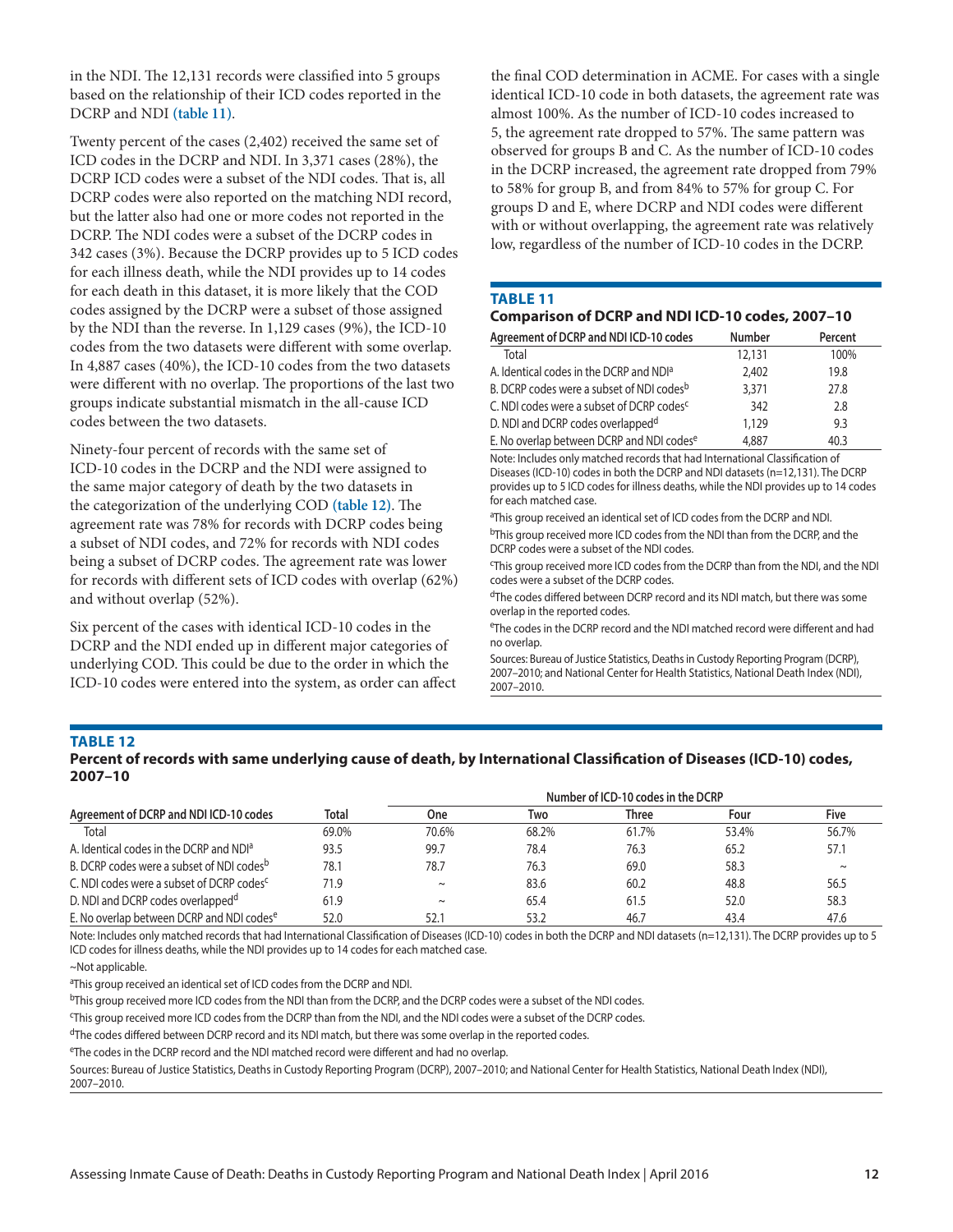These results confirm that disagreement in the underlying COD between the DCRP and the NDI was due partly to differences in the source data and partly to the different procedures for identifying the underlying COD. Forty percent of the cases received completely different ICD codes in the DCRP and the NDI. This group had a much lower agreement rate in underlying COD than records that received identical or similar ICD codes in the two datasets. Even among records that received the same ICD codes, the agreement rate declined as the number of conditions increased, suggesting that the different procedures for identifying the underlying COD in the two datasets can lead to different classifications of major categories of deaths.

# **Summary and implications**

This study evaluated the feasibility of linking the DCRP data to the NDI database and assessed whether the DCRP was accurately capturing and measuring COD, whether the NDI could provide COD for DCRP cases missing this data, and whether the NDI could provide additional detail to illness deaths. Matches were found for 94% of the death records sent to the NDI, and 82% of the matches were considered a true match by the NDI matching program. Notably, the percentage of cases that were unable to be matched declined over time, from 7.3% in 2007 to 5.8% in 2010. To further improve the matching effectiveness of NDI search, BJS may consider the following:

- Create and use a unique subject ID variable for DCRP records sent to the NDI. A subject ID would allow the study to include persons who share the same last name, date of birth, and date of death as unique individuals with shared traits. Without the identifier, the distinction between unique persons and potential duplicate records could not be made, and these cases were excluded.
- Send multiple records with all known aliases to the NDI to improve matching. All aliases for one individual should be identified by the same subject ID. This would be applicable if the data providers included information about aliases by which an inmate is known (e.g., Sammy or Sam). If more than one match was returned, the match with the highest probabilistic score could then be used as the true match.
- Use decedents' SSNs in matching. The DCRP does not collect SSNs; however, BJS may be able to obtain them for decedents by matching DCRP records to other BJS administrative databases that include them.

The NDI linkage provides reliable, accurate, and comprehensive information of COD on jail and prison inmates. NDI data are based on death certificates and processed with standard National Center for Health Statistics (NCHS) codes. The NDI uses a reproducible automated algorithm (i.e., ACME) to identify the underlying COD. It allows comparisons with national data on noninstitutionalized populations because the same algorithms are used for ranking COD, determining underlying COD, and rolling up the CODs into broad categories of death. These algorithms are stable over time and systematic, and they are easily understood by public health and medical audiences.

The NDI provided more than twice as many ICD-10 codes per subject than did the DCRP (2.69 for the NDI compared to 1.06 for the DCRP). This was likely a result of the way CODs were recorded in death certificates. BJS may consider adopting the version found in standard death certificates.

With more accurate and comprehensive COD data from the NDI, BJS may produce statistics on specific diseases in correctional populations. Prison administrators and correctional health professionals may use detailed NDI trend data to plan and budget for treating chronic health conditions among long-term inmates. For example, hepatitis C has received a lot of attention in correctional health circles recently, in part because new pharmacotherapy to treat hepatitis C is expensive and the older standard course of treatment is complicated and hard to implement among inmates.<sup>10</sup> National statistics could be used by administrators and health care professionals to justify the funding and resources needed to mitigate the high rates of hepatitis C found in some facilities.

NDI search is a viable solution if BJS wants to reduce missing COD data or improve data quality. NDI search provided COD information for 90% of the cases with missing data in the DCRP. It takes approximately 12 months after the end of the calendar year for deaths to be included in the NDI database, which is 3 months longer than the DCRP. However, relying exclusively on the NDI for COD is not recommended because a subset of DCRP cases (6% in 2007–10) cannot be matched with NDI data, and some matches may not be correct.

 $^{10}\rm{Keller},$  J. E. (2014). Hepatitis C treatment: Between a rock and a hard place. *Correct Care, 28*(2), 8-9, 20. http://www.ncchc.org/ filebin/ CorrectCare/28-2.pdf; and *Mortality in Local Jails and State Prisons, 2000–2013 - Statistical Tables*, NCJ 248756, BJS web, August 2015.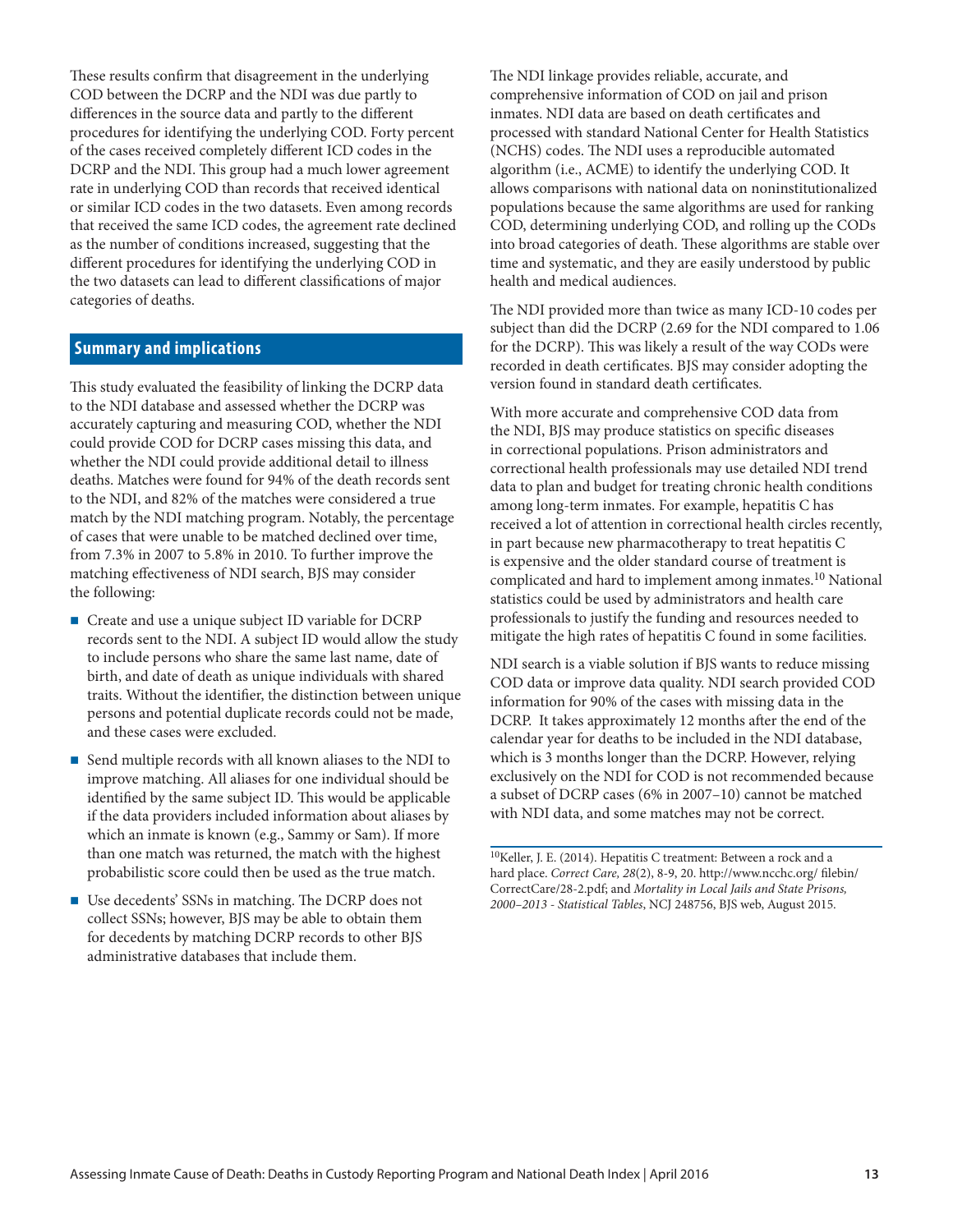At the individual level, 70% of the records were classified into the same major category of death by the two datasets. The discrepancies were due to several factors: (1) the matched records may not be true matches, (2) most cases were not assigned the same set of ICD-10 codes by the two datasets, and (3) the process for identifying the underlying COD from multiple ICD codes was different between the two datasets such that even records with identical ICD codes may be classified to different major categories of death. Deaths with more ICD-10 codes were less likely to be categorized as the same underlying COD in the two datasets.

BJS publishes annual statistical tables on the distribution of COD over 11 major categories. When detailed NDI data were rolled into the same categories, the overall distributions from the two datasets were similar. In other words, the current DCRP method for obtaining COD produces aggregate statistics that are roughly comparable to what may be produced using NDI data.

Overall, the NDI linkage provides significant improvement in the quality of COD data in the DCRP. BJS will report COD statistics with increased confidence when DCRP COD data align with NDI data.

# **Methodology**

# **Data source: Deaths in Custody Reporting Program**

The Deaths in Custody Reporting Program (DCRP) is an annual Bureau of Justice Statistics (BJS) data collection. The DCRP collects national, state, and incident-level data on persons who died while in the physical custody of the 50 state departments of corrections or the approximately 2,800 local adult jail jurisdictions nationwide. The DCRP began in 2000 under the Death in Custody Reporting Act of 2000 (P.L. 106-297), and it is the only national statistical collection to obtain comprehensive information about deaths in adult correctional facilities. BJS uses DCRP data to track national trends in the number and causes (or manners) of deaths occurring in state prison or local jail custody.

The DCRP collects data about the characteristics of the decedents as well as circumstances surrounding the death, including the cause, time and location where the death occurred, and information on whether an autopsy was conducted and the availability of results to the respondent. Data on executions are excluded from this report but are accessible on the BJS website along with the DCRP mortality data.

The DCRP data collection instruments are administered annually to both state prisons and local jails. In addition to individual death records, respondents provide an aggregate count of the number of deaths that occurred during the referenced calendar year.

BJS obtains a separate report describing the decedent's characteristics and the circumstances surrounding the death for each death that occurred in a state prison or local jail. State prison and local jail respondents can submit individual records on decedents at any time during a collection cycle through a BJS web-based collection system.

## **Data source: The National Death Index**

The National Death Index (NDI) is a centralized database of death certificates filed by state vital statistics offices. The NDI was established by the National Center for Health Statistics (NCHS) established the NDI as a mortality register for epidemiologists and other professional medical investigators and death researchers. Like the DCRP, the NDI is available for statistical purposes only, which precludes its use for legal, administrative, private or genological purposes.

The NDI is considered the "gold standard" for death identification because both the source, i.e., death certificates, and coverage is better than other mortality death files, such as the Social Security Administration's Death Master File.<sup>11</sup>

## **Nonresponse**

All state department of corrections and more than 99% of jails participated for data years 2007 through 2010. However, there is varying degree of item nonresponse, particularly for the cause of death item. BJS changed data collection agents in 2009. As a result, the follow-up period for data year 2008 was cut short, and 21% of jail deaths and 3% of prison deaths were missing cause of death information. Aside from data year 2008, missingness affects a small percentage of cases—less than 1% of prison and 3% of jail deaths—annually.

# **Reported statistics**

The kappa statistic was first proposed by Cohen.<sup>12</sup> It measures intercoder reliability while taking into account agreement that is expected purely by chance—that is, it indicates the level of agreement achieved beyond chance. For reliability between two raters (i.e., the DCRP and NDI), kappa is calculated as  $(po - pe) / (1 - pe)$ , where po is the observed proportionate agreement among raters and pe is the expected proportionate agreement by chance. When the raters are in complete agreement, kappa is 1. Landis and Koch suggested characterizing values less than 0 as indicating no agreement, 0 to 0.20 as slight, 0.21 to 0.40 as fair, 0.41 to 0.60 as moderate, 0.61 to 0.80 as substantial, and 0.81 to 1 as almost perfect agreement.<sup>13</sup>

<sup>13</sup>Landis, J. R. & Koch, G. G. (1977). The measurement of observer agreement for categorical data. *Biometrics, 33*(1), 159–174.

 $\overline{^{11}$ Fillenbaum, G.G., Burchett, B.M. & Blazer, D.G. (2009). Identifying a National Death Index Match. *American Journal of Epidemiology, 170*(4), 515–518.

<sup>12</sup>Cohen, J. (1960). A coefficient of agreement for nominal scales. *Educational and Psychological Measurement, 20,* 37–46.